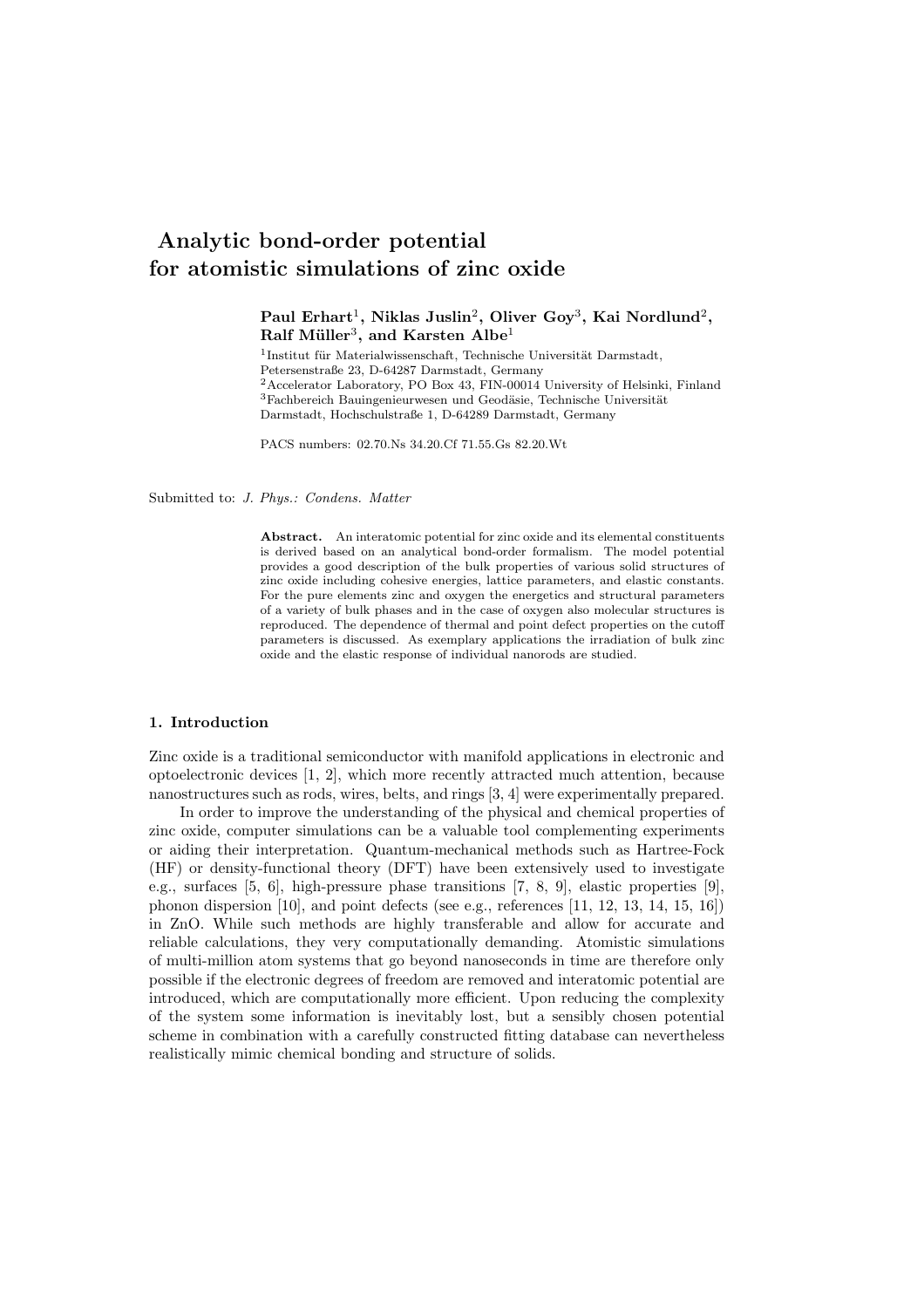Metal oxides represent an especially difficult case for atomistic modelling because of their complex electronic structure and intricate mixture of ionicity and covalency. Therefore, very few potentials have been devised and most of them are shell-model potentials (see section 2) that are not capable of describing the elemental components (see section 2). The situation is further complicated if the system of interest features such diverse phases as a hexagonal close packed metal (zinc), a gaseous phase (dimeric oxygen), and a ionic-covalent semiconductor (zinc oxide). In the following, we briefly review potential schemes which have been previously used to model compounds with ionic and ionic-covalent bonding characteristics. In doing so we motivate our interest in exploring the applicability of a purely covalent model to zinc oxide, which can be considered a prototype for other oxide systems. In section 4 a concise summary of the potential formalism adopted in the present work is given. Sections 5, 6, and 7 introduce and discuss the potentials for Zn–O, Zn–Zn, and O–O interactions, respectively. Finally, the potential is applied in simulations of the irradiation of bulk zinc oxide and to study the elastic response of individual nanorods (section 9).

#### 2. Review of potential schemes

Bonding and structure of many elemental metals and semiconductors can be reasonably described by analytic potentials that have been used in a wide range of applications [17, 18, 19, 20, 21, 22, 23]. With regard to compounds, the situation is more complex as in most systems cohesion arises from a mixture of covalent, ionic and van-der-Waals interactions. Formally, the cohesive energy can be written as a sum of these contributions, and if a realistic description of the bonding behaviour is pursued, one needs to assess the relative weight and the mathematical representations of each of these terms. In the following, potential schemes from the literature are compared focusing on the treatment of covalency vs ionicity, and, where applicable, charge equilibration.

The alkaline-halides and alkaline earth-oxides are typical example for ionic compounds in which long-range Coulomb interactions between the ions dominate. Simple Born-Mayer potentials which combine a Coulomb potential with a shortranged, spherically symmetric repulsive potential are usually sufficient in order to obtain a satisfactory description. Shell-model potentials (see e.g., references [24, 25] and [26]) represent a somewhat more refined approach combining short-ranged repulsive, long-ranged dispersive, and ionic interactions with a simple, usually harmonic, model for atomic polarisability [27]. The ionic charges are kept fixed at their nominal values (and independent on the atomic environment). In the past, shell-model potentials have been applied to a wide range of materials since they offer a very handy formalism with few fitting parameters and yield useful models when only a small section of configuration space is of relevance. Since three-body interactions are not explicitly taken into account covalent contributions either have to be neglected or are subsumed in the fitting parameters. The formalism is incapable of describing pure elements which renders it inapt for simulations which include the boundary phases of the material. Furthermore, due to the long range of the Coulomb potential the treatment of electrostatic interactions is computationally very demanding.

In contrast to ionic interactions, covalent bonding is characterised by strong directional bonds, and therefore angle dependent many-body terms need to be taken into account. By merging Stillinger-Weber type [28] two and three-body potentials with terms describing Coulomb, monopole-dipole, and van-der-Waals interactions,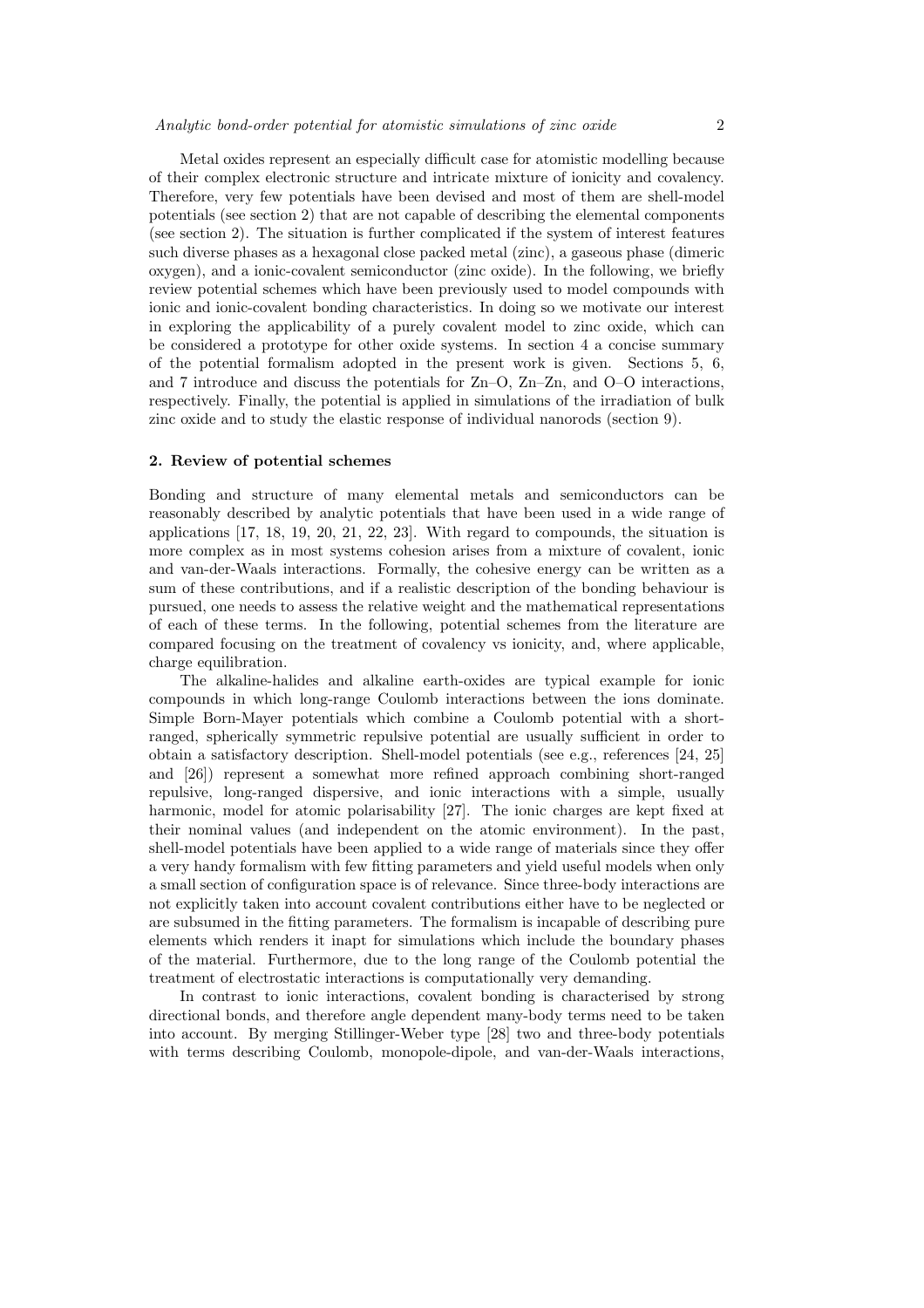Vashishta and coworkers arrived at a scheme capable of describing materials such as silicon carbide [29, 30], gallium arsenide [31], and zinc oxide [32]. The ions are assigned fixed, effective charges and the long-range electrostatic interactions are truncated at some intermediate distance reducing the computational effort substantially. The potentials are designed such that the boundary phases can be described on the same basis as the compound.

In an effort to simulate metal/metal-oxide systems Streitz and Mintmire devised a scheme (ES+) which merges the embedded-atom method (EAM) with an ionic potential [33]. The model explicitly accounts for charge transfer between anions and cations by equilibrating the ionic charge for each configuration which renders it computationally very demanding. The scheme has been applied with some success for modelling alumina [33] and with modifications to titania [34].

More recently, Duin et al constructed a reactive force field (ReaxFF) which features a combination of many-body, van-der-Waals, and Coulomb terms [35]. Originally, designed for hydrocarbons the scheme is sufficiently flexible for describing also oxidic compounds and metals as shown for the case of alumina [36]. Similar to the Vashishta potentials, the Coulomb potential is truncated at some distance while the effective ionic charges are determined via charge equilibration akin the Streitz-Mintmire approach. The full functional form features 93 parameters. Many degrees of freedom for fitting increase the flexibility of the potential scheme but parameter space sampling becomes tremendously complex and the risk to generate spurious minima in the potential hypersurface grows.

Purely covalent bonding exemplified by elemental semiconductors such as carbon, silicon, or germanium, can be well described within the bond-order approach pioneered by Abell [37] and Tersoff [38] and later extended by Brenner [39]. It turns out the formalism works similarly well for strongly covalent compounds. The bond-order formalism was shown to be formally equivalent to the embedded-atom method (EAM) which has been very successful in modelling metallic bonding [40]. In fact, it turns out that the bond-order ansatz is capable of describing many pure metals (including transition metals) on the same footing as covalent materials [21, 23]. Therefore, it is possible to derive a consistent set of potentials which describe the compound as well as its components within a single formalism.

Pettifor and coworkers were able to show that bond-order potentials can be rigorously derived within tight-binding theory based on a moment expansion of the density of states [41, 42]. They later extended their approach to higher moments and multi-component systems [43]. The scheme has been applied to obtain potentials for example for hydrocarbons [44], but oxide materials have not been considered so far.

#### 3. Motivation

In this work, we pursue the question whether it is possible to treat a highly ionic compound such as zinc oxide within a purely covalent model. The neglect of charges avoids the computationally expensive treatment of long-range interactions and therefore, allows to obtain an atomistic model which is significantly more efficient than any of the formally ionic potentials described in the foregoing section.

We employ an analytic bond-order potential (ABOP) scheme [21, 20] which has already been successfully applied to a number of systems including purely metallic [21, 23], predominantly covalent [45, 20, 18], molecular [22] as well as mixed ioniccovalent bonding [23, 22]. Thus, the ABOP scheme in principle offers the possibility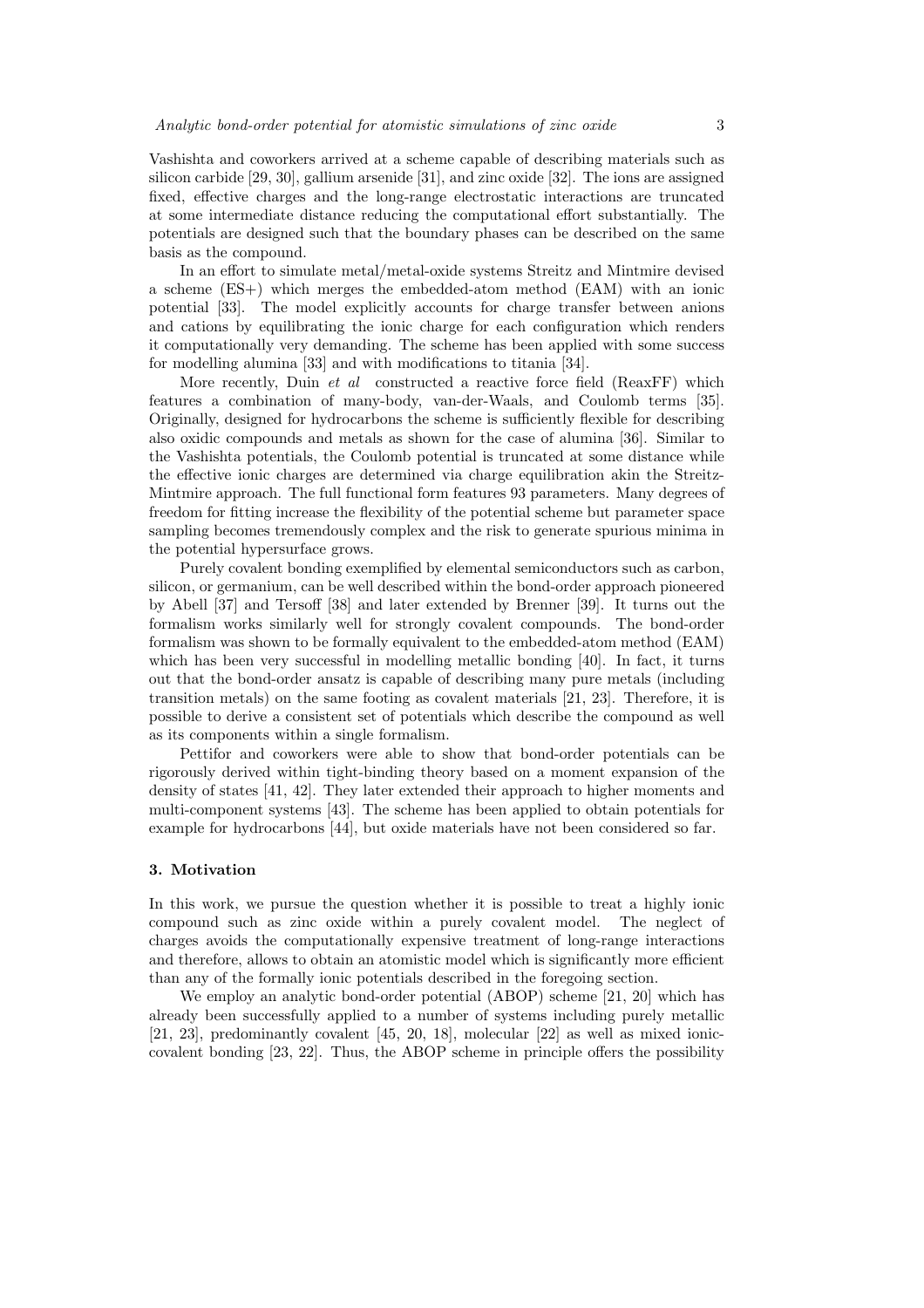to describe the Zn–O, O–O as well as Zn–Zn interactions within a single framework. Although, it turns out that for many situations the neglect of charges is legitimate, it needs to be acknowledged that the applicability of the ABOP is limited if internal or external electric fields become dominant as in the case of interfaces or surfaces. The restriction to first-nearest neighbours also implies that the energy difference between the zinc blende and the wurtzite structures becomes zero, since their local environments are indistinguishable. The ABOP performs, however, very well in reproducing a variety of bulk properties including cohesive energies, structures, and elastic properties as will be shown in the next sections.

We anticipate the analytic bond-order potential presented in this work to be useful for atomistic simulations of a variety of phenomena and processes as exemplified in section 9.

#### 4. Methodology

The bond-order potential scheme and the fitting strategy used in this work have been extensively described elsewhere (see e.g., references [21] and [20]). Differences in the fitting strategy are pointed out where applicable. For completeness we briefly summarise the functions needed to calculate the potential energy.

The total energy is written as a sum over individual bond energies

$$
E = \sum_{i>j} f_{ij}^c(r_{ij}) \left[ V_{ij}^R(r_{ij}) - \frac{b_{ij} + b_{ji}}{2} V_{ij}^A(r_{ij}) \right]
$$
 (1)

where for the pair-like attractive and repulsive terms Morse-like pair potentials are adopted

$$
V^{R}(r) = \frac{D_{0}}{S-1} \exp\left(-\beta\sqrt{2S}(r-r_{0})\right),
$$
  
\n
$$
V^{A}(r) = \frac{SD_{0}}{S-1} \exp\left(-\beta\sqrt{2/S}(r-r_{0})\right).
$$
\n(2)

The parameters in these equations are the dimer bond energy  $D_0$ , the dimer bond distance  $r_0$  and the parameter S which determines the slope of the Pauling plot (see reference [21] and figures 1 and 5 below). The parameter  $\beta$  can be obtained from the ground-state oscillation frequency of the dimer. The cutoff function restricts the range of the interaction to first or second nearest neighbours

$$
f^{c}(r) = \begin{cases} 1 & r \le R_{c} - D_{c} \\ \frac{1}{2} - \frac{1}{2} \sin\left[\frac{\pi}{2}(r - R_{c})/D_{c}\right] & |r - R_{c}| \le D_{c}, \\ 0 & r \ge R_{c} + D_{c} \end{cases}
$$
(3)

where  $D_c$  and  $R_c$  are adjustable parameters. Explicit three-body interactions are included via the bond-order parameter

$$
b_{ij} = (1 + \chi_{ij})^{-\frac{1}{2}},\tag{4}
$$

$$
\chi_{ij} = \sum_{k(\neq i,j)} f_{ik}^c(r_{ik}) \ g_{ik}(\theta_{ijk}) \ \exp[2\mu_{ik}(r_{ij} - r_{ik})]. \tag{5}
$$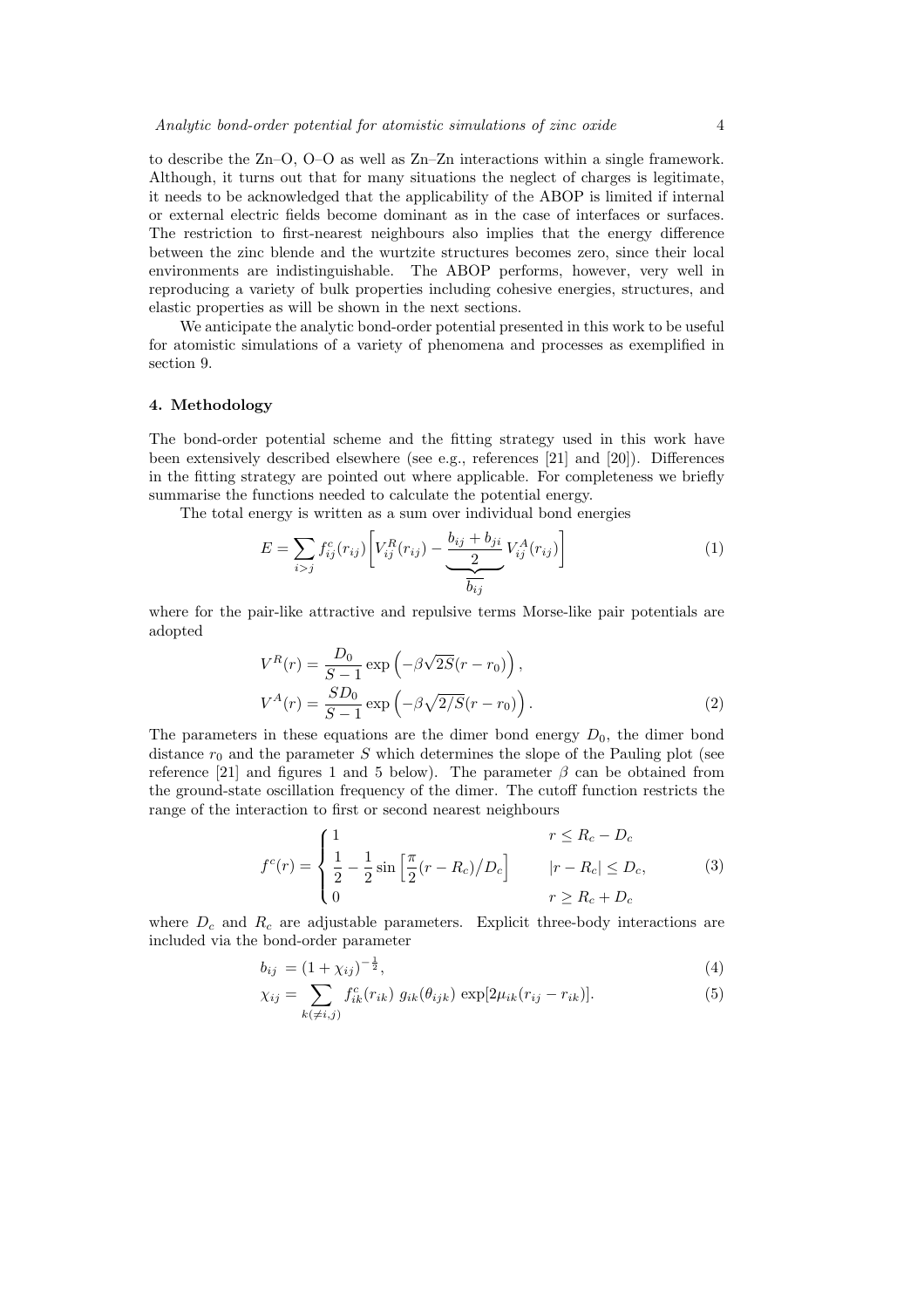| Parameter                   | $Zn-Zn$                 | O-O             | $\mathbf{Zn}\!-\!\mathbf{O}$ |
|-----------------------------|-------------------------|-----------------|------------------------------|
| $D_0$ (eV)                  | 0.6470                  | 5.166           | 3.60                         |
| $r_0$ (Å)                   | 2.4388                  | 1.2075          | 1.7240                       |
| S                           | 1.8154                  | 1.3864          | 1.0455                       |
| $\beta$ (Å <sup>-1</sup> )  | 1.7116                  | 2.3090          | 1.8174                       |
| $\gamma$                    | $4.3909 \times 10^{-5}$ | 0.82595         | 0.019335                     |
| $\overline{c}$              | 77.916                  | 0.035608        | 0.014108                     |
| $\boldsymbol{d}$            | 0.91344                 | 0.046496        | 0.084028                     |
| $h \left[ \theta_c \right]$ | 1.0                     | 0.45056         | 0.30545                      |
|                             | $[180^\circ]$           | $[116.8^\circ]$ | $[107.8^\circ]$              |
| $2\mu$ (Å <sup>-1</sup> )   | 0.0                     | 0.0             | 0.0                          |
| $R_c^e$ (Å)                 | 3.00                    | 2.10, 2.60      |                              |
| $D_c^e(\AA)$                | 0.20                    | 0.20            |                              |
| $R_c$ (Å)                   | 2.85                    | 2.45            | 2.60                         |
| $D_c(A)$                    | 0.20                    | 0.20            | 0.20                         |

Table 1. Parameter sets for describing Zn–Zn, O–O, and Zn–O interactions.  $R_c^e$ ,  $D_c^e$ : cutoff parameters derived for the pure elements;  $R_c$ ,  $D_c$ : default cutoff parameters for simulations of ZnO (see section 8).

The indices monitor the type-dependence of the parameters, which is of importance for the description of compounds. The angular dependence is described by

$$
g(\theta) = \gamma \left( 1 + \frac{c^2}{d^2} - \frac{c^2}{d^2 + (h + \cos \theta)^2} \right).
$$
 (6)

The parameter sets for Zn–Zn, O–O, and Zn–O derived in this work are given in table 1 and will be discussed in the following sections. Cutoff parameters derived for the pure elements are denoted  $R_c^e$  and  $D_c^e$ , while the parameters appropriate for simulations of the compound ZnO are given in rows  $R_c$  and  $D_c$ .

## 5. Zinc oxide

Our fitting methodology requires data on cohesive energies, lattice constants, and elastic constants of a variety of structures in order to cover a range of coordinations as wide as possible. For zinc oxide a plethora of data from experiment and quantummechanical calculations is available which could be used for fitting and benchmarking the potential. Therefore, no additional reference calculations were necessary. In order to simplify fitting we transformed the experimentally measured hexagonal elastic constants to the cubic system by means of Martin's transformation method [46] and included the latter values in the fitting database.

## 5.1. Dimer properties

As the pair parameters of the ABOP are usually adjusted to dimer data, we begin by discussing the properties of the ZnO molecule. The dimer behaves peculiar in the way that its ground state dissociates into excited atomic states (T1:  $\text{ZnO}(X^1\Sigma) \rightarrow$  $Zn(^{1}S) + O(^{3}P)$ ) while the dissociation into the atomic ground states occurs from an excited state of the dimer (T2:  $\text{ZnO}(a^3\Pi) \rightarrow \text{Zn}({}^1S) + \text{O}({}^1D)$ ). This implies that the lowest experimentally determined dimer energy (associated with the extrinsic bond energy, EBE) cannot be described by a single pair potential but corresponds to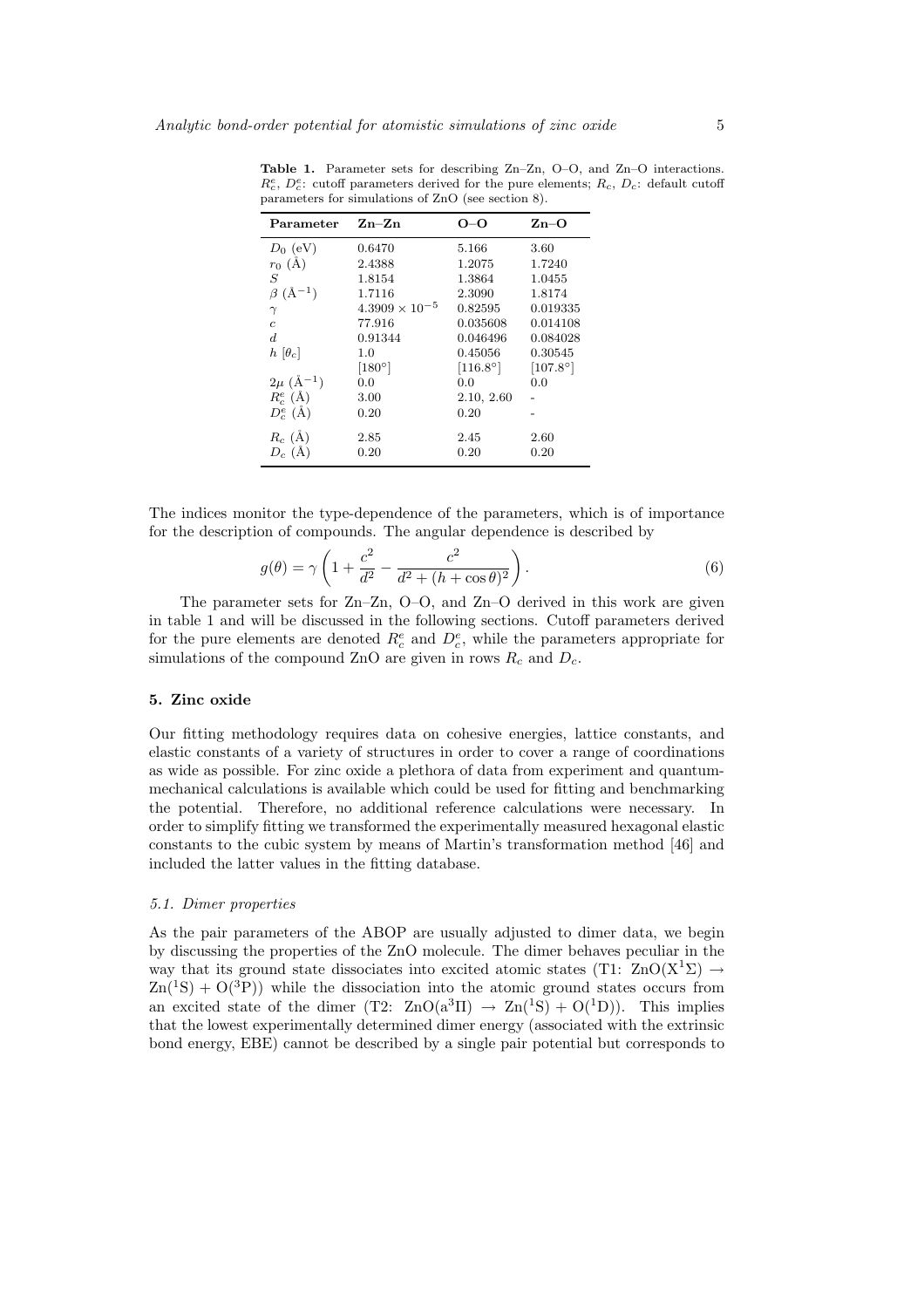Table 2. Summary of properties of the ZnO dimer. Experimental data from references [47], data from quantum-mechanical calculations from references [48, 49]; EBE: extrinsic bond energy (eV); IBE: intrinsic bond energy (eV);  $r_0$ : bond length (Å);  $\omega_0$ : ground state oscillation frequency (cm<sup>-1</sup>); IBE,  $r_0$  and  $\omega_0$  are given for the dissociation of the dimer ground state into higher energy atomic states (T1:  $\text{ZnO}(X^1\Sigma) \rightarrow \text{Zn}(^1S) + \text{O}(^3P)$ ).

|            | Expt.         | Theory          | ABOP  |
|------------|---------------|-----------------|-------|
| <b>EBE</b> | $1.61 + 0.04$ | $1.20 - 1.63$   |       |
| IBE        | 3.58          | 3.31, 3.60      | 3.60  |
| $r_0$      |               | $1.679 - 1.771$ | 1.724 |
| $\omega_0$ | $805 + 40$    | $646 - 913$     | 708   |

a crossing-over of the potentials describing the transitions T1 and T2, respectively [47, 49]. For consistency, we only consider the dimer energy, bond length and oscillation frequency which describe transition T1, that is the decomposition of the dimer ground state into the excited atomic states (intrinsic bond energy, IBE). The parameter set given in table 1 yields very good agreement with both the experimental as well as the quantum-mechanically computed data for this transition as shown in table 2.

## 5.2. Bulk Properties

The performance of the ABOP with respect to bulk properties is compared to experiment and DFT calculations in table 3. The energy difference between the wurtzite and zinc blende structures is zero due to the neglect of long-range interactions. For the same reason the axial ratio  $(c/a = \sqrt{8/3})$  as well as the internal relaxation parameter  $(u = 3/8)$  of the wurtzite structure are restricted to their ideal values. Otherwise, the agreement with respect to cohesive energies, volumes and bulk moduli is excellent. In particular, the elastic constants of the wurtzite phase compare very well with experiment. In table 3 we also give the elastic constants of wurtzite calculated directly with the values obtained by Martin's transformation method from the elastic constants of the zinc blende structure and find very good agreement.

The semi-logarithmic plot of bond energies vs bond lengths in figure 1 reveals an almost perfect agreement with the Pauling relation. By applying the commontangent construction to the energy-volume curves shown in figure 2 one obtains the transition pressure for the wurtzite-rock salt transformation as 10 GPa in good agreement with experimental values in the range of 8.6 to 10 GPa as well as firstprinciples calculations predicting transition pressures between 8.6 and 14.5 GPa (see reference [55] and references therein).

The comparison also includes the shell-model potential by Lewis and Catlow (LC) [24, 25] which is computationally much more expensive than the ABOP. For our calculations with the LC potential we employed the General Utility Lattice Program (GULP) [59]. The LC potential yields elastic constants in good agreement with experiment but reveals some deficiencies in the description of the equilibrium volumes and energies of the rock salt and zinc blende phases.

As a final test, we have evaluated the phonon dispersion for wurtzite with the ABOP and the LC potential and compared the results with experiment and quantummechanical calculations as shown in figure 3 (reference [10] and references therein).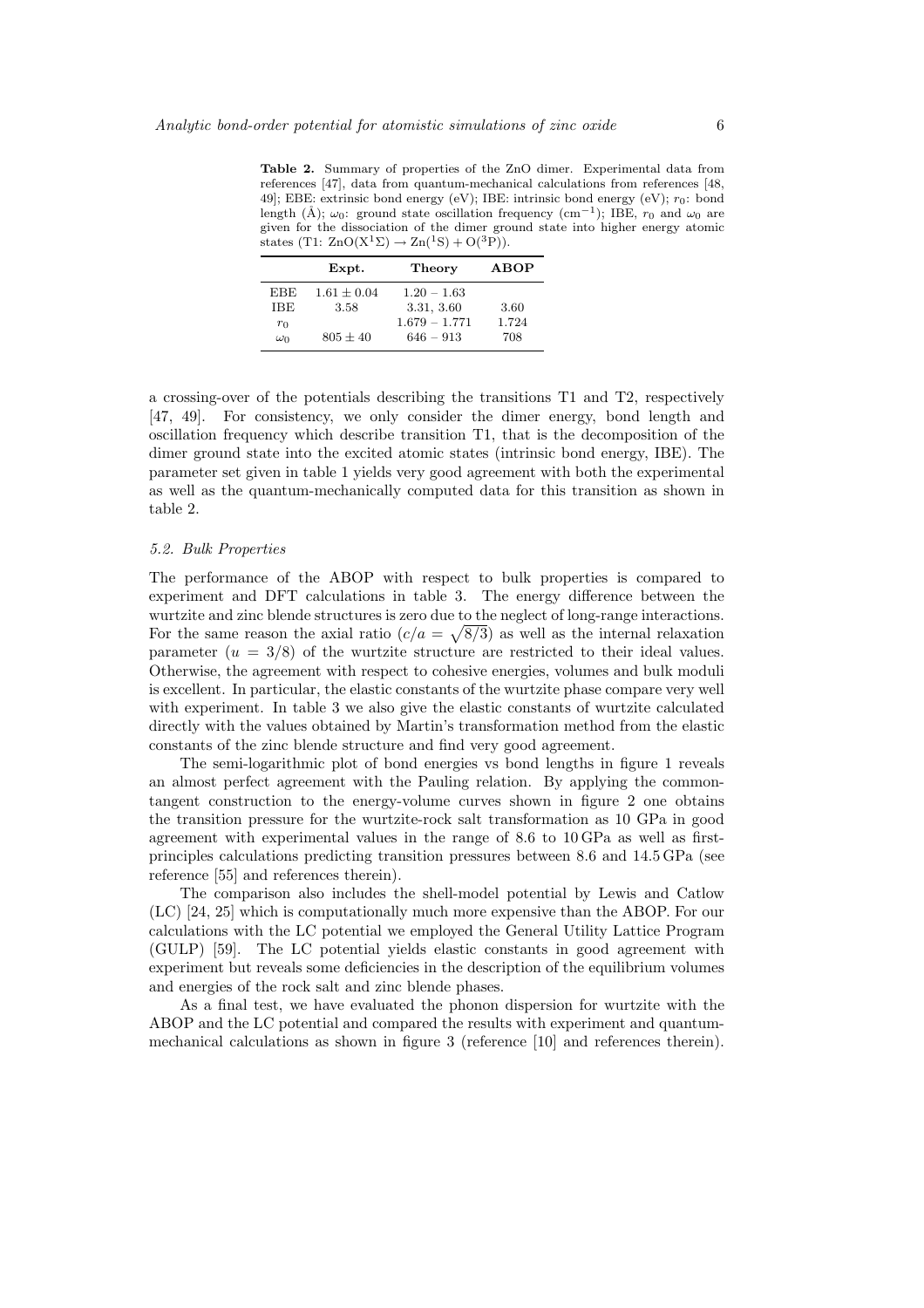Table 3. Summary of bulk properties of zinc oxide as obtained from the analytic bond-order potential (ABOP) in comparison with data from experiment [50, 51, 52, 53, 54], density-functional theory (DFT) [9, 55, 7, 8, 56, 57] and Hartree-Fock (HF) [7, 56] calculations as well as the shell-model potential due to Lewis and Catlow (LC) [24, 25]. E<sub>c</sub>: cohesive energy (eV/f.u.);  $\Delta E$ : energy difference with respect to ground-state structure (eV/f.u.);  $V_0$ : equilibrium volume  $(\AA^3/f.u.); a: lattice constant  $(\AA); c/a$ : axial ratio; u: internal parameter$ of wurtzite structure; B, B': bulk modulus (GPa) and its pressure derivative.  $c_{ij}$ : elastic constants (GPa);  $c_{44}^0$ : unrelaxed shear modulus of zinc blende structure (GPa); ζ: Kleinman parameter [58].

|                  | Experiment                                  | <b>ABOP</b>            | Quantum-mechanical calculations | LC            |              |              |  |
|------------------|---------------------------------------------|------------------------|---------------------------------|---------------|--------------|--------------|--|
|                  |                                             |                        | LDA-DFT                         | GGA-DFT       | HF           |              |  |
|                  | zinc blende $(F\bar{4}3m)$ , no. 216, B3    |                        |                                 |               |              |              |  |
| $\Delta E$       |                                             | $0.0^a$                | 0.015                           | 0.013         | 0.052        | 0.097        |  |
| $\boldsymbol{a}$ |                                             | 4.552                  | 4.509                           | 4.633         | 4.614        | 4.547        |  |
| $\boldsymbol{B}$ | $145^b$                                     | 144                    | 162                             | 135           | 157          | 144          |  |
| B'               |                                             | 4.4                    | 4.0                             | 3.7           | 3.6          | 3.6          |  |
| $c_{11}$         | $193^b$                                     | 192                    |                                 |               |              | 175          |  |
| $c_{12}$         | $121^b$                                     | 122                    |                                 |               |              | 129          |  |
| $c^{\prime c}$   | $36^b$                                      | 36                     |                                 |               |              | 23           |  |
| $c_{44}$         | $54^b$                                      | 56                     |                                 |               |              | 106          |  |
| $c_{44}^0$       |                                             | 149                    |                                 |               |              |              |  |
| $\zeta$          |                                             | 0.72                   |                                 |               |              |              |  |
|                  | wurtzite ( $P63mc$ ), no. 186, B4           |                        |                                 |               |              |              |  |
| $E_c$            | $-7.52$                                     | $-7.52$                | $-9.769$                        | $-7.692$      | $-5.658$     | $-39.92^{d}$ |  |
| $V_0$            | $23.61\,$                                   | 23.59                  | 22.874                          | 24.834        | 24.570       | 23.46        |  |
| $\it a$          | $3.242^c$                                   | 3.219                  | 3.199                           | 3.292         | 3.290        | 3.268        |  |
| c/a              | 1.6003 <sup>c</sup>                         | 1.6330                 | 1.6138, 1.604                   | 1.6076        | 1.593        | 1.553        |  |
| $\boldsymbol{u}$ | $0.3819^{c}$                                | 0.3750                 | 0.3790                          | 0.3802, 0.381 | 0.3856       | 0.3920       |  |
| В                | $136 - 183$                                 | 14 $(144^b)$           | 162, 138, 160                   | 134, 125      | 154          | 143          |  |
| B'               | $3.6 - 4$                                   | 4.4                    | 4.1, 4.4                        | $3.8\,$       | 3.6          | 3.3          |  |
| $c_{11}$         | 207, 210                                    | 212(210 <sup>b</sup> ) | 209                             | 230           |              | 236          |  |
| $c_{12}$         | 121                                         | 116(117 <sup>b</sup> ) | 85                              | 82            |              | 112          |  |
| $c_{13}$         | 106, 105                                    | $109(108^b)$           | 95                              | 64            |              | 105          |  |
| $c_{33}$         | 210, 211                                    | $219(220^b)$           | 270                             | 247           |              | 188          |  |
| $c_{44}$         | 43, 45                                      | 43 $(41^b)$            | 46                              | 75            |              | 74           |  |
| ${c_{66}}^c$     | 45, 44                                      | 48 $(47b)$             | 62                              | 74            |              | 62           |  |
|                  | rock salt $(Fm\overline{3}m)$ , no. 225, B1 |                        |                                 |               |              |              |  |
| $\Delta E$       |                                             | 0.237                  | 0.158                           | 0.237         | 0.242        | 0.095        |  |
| $\boldsymbol{a}$ | $4.271 - 4.283$                             | 4.275                  | 4.229                           | 4.345         | 4.225, 4.294 | 4.267        |  |
| В                | $170 - 228$                                 | 200                    | 206, 205                        | 173           | 203, 132     | 192          |  |
| B'               | $3.5 - 4$                                   | 4.7                    | 3.9, 4.9                        | 3.7           | 3.6, 3.8     | 3.7          |  |
|                  | caesium chloride (Pm3m), no. 221, B2        |                        |                                 |               |              |              |  |
| $\Delta E$       |                                             | 0.976                  | 1.307                           | 1.358         |              | 1.555        |  |
| $\boldsymbol{a}$ |                                             | 2.642                  | 2.624                           | 2.705         |              | 2.605        |  |
| В                |                                             | 218                    | 194                             | 157           |              | 216          |  |
| $B^\prime$       |                                             | 5.0                    | 4.0                             | 3.8           |              | 3.8          |  |

 $\emph{a}$  due to restriction to first neighbours.

 $^b$  transformed from the hexagonal/cubic elastic constants using Martin's transformation method [46]. c cubic:  $c' = (c_{11} - c_{12})/2$ ; hexagonal:  $c_{66} = (c_{11} - c_{12})/2$ .

 $d$  This value includes the atomic ionisation energy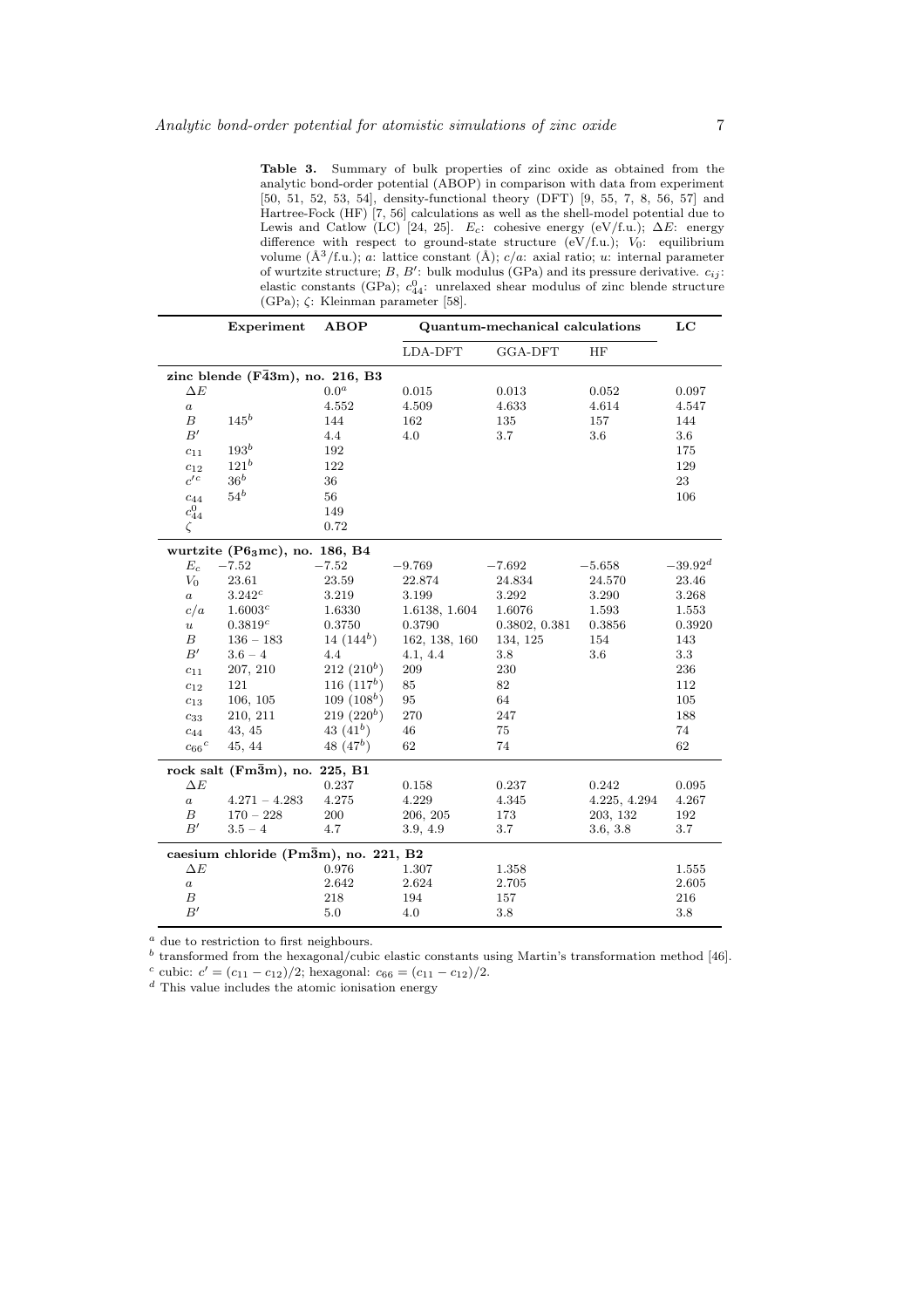

Figure 1. Pauling plot for zinc oxide comparing the analytic bond-order potential (ABOP) with data from experiment, Hartree-Fock (HF) and density-functional theory (DFT) calculations.



Figure 2. Energy-volume curves for bulk structures of zinc oxide illustrating the good agreement between the analytic bond-order potential (ABOP) and the reference curves which were obtained by combining data from experiment and first-principles calculations. The transition pressure can be obtained from this plot by means of the common tangent construction which is equivalent to finding the crossing point of the enthalpy curves. For the Lewis-Catlow shell-model potential (LC) the cohesive energy of the wurtzite structure was set to the experimental value (see footnote in table 3).

The ABOP shows a very good agreement with the experimental and first-principles data for the lower six branches of the dispersion relation. The deviations are somewhat larger for the LC potential but the overall agreement is still reasonable. On the other hand, the differences are more significant for the upper six (optical) branches. The LC potential yields qualitatively the correct shapes of these bands but fails to predict the phononic band gap and largely overestimates the splittings. In contrast, the ABOP underestimates the splitting of the bands but successfully predicts the existence of a phononic band gap. The shortcomings of both potential in the description of the higher lying branches are related to an overestimation (LC) or respectively an underestimation (ABOP) of the ionicity of the bond and the atomic polarisabilities.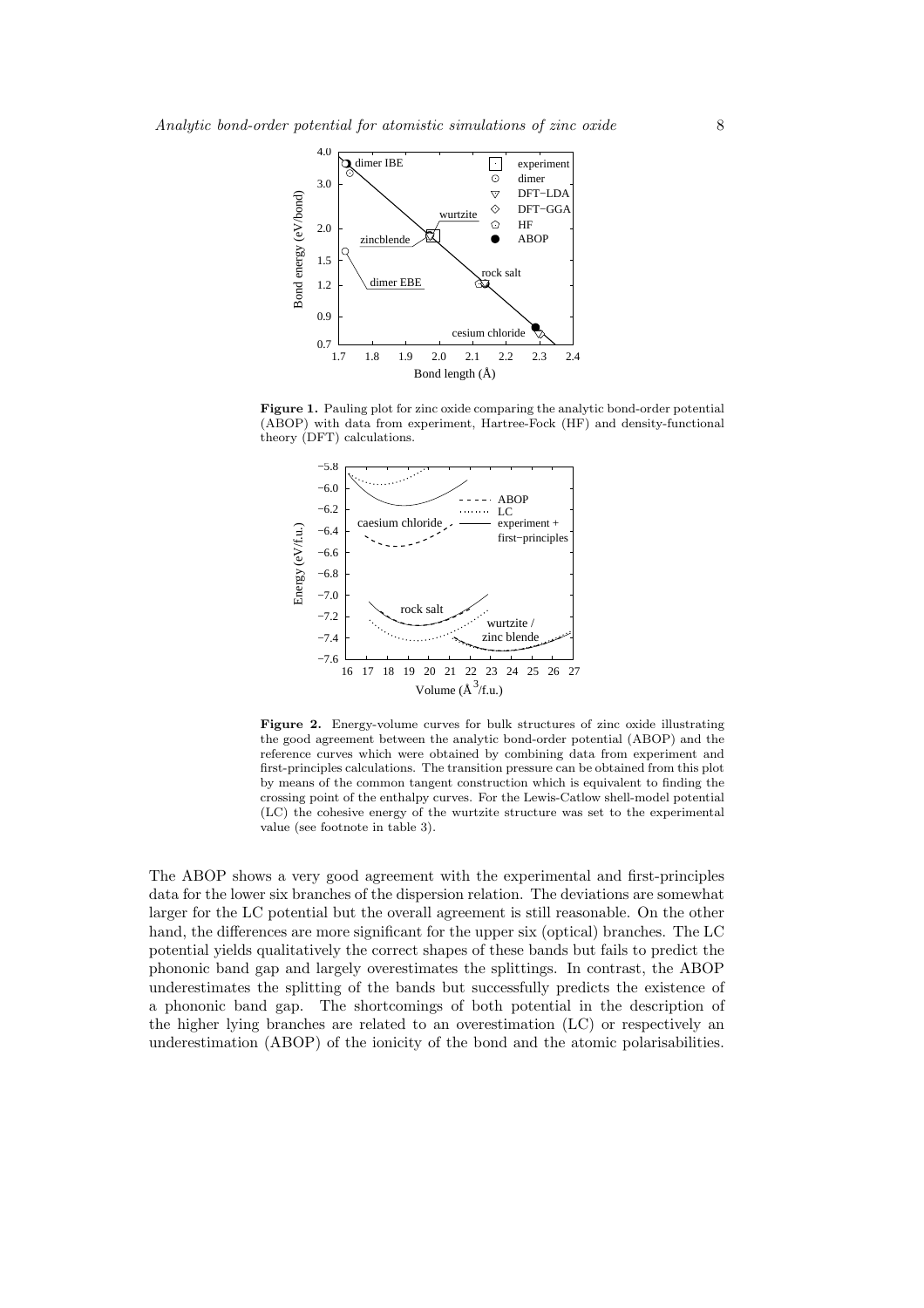

(b) Lewis−Catlow shell−model potential

Figure 3. Phonon dispersion relations for (a) the analytic bond-order potential (——) developed in the present work and (b) the shell-model potential by Lewis and Catlow. Dashed lines  $(- - -)$  and black circles  $(•)$  show data from densityfunctional theory calculations and experiment, respectively [10].

In particular the very good description of the lower branches is very encouraging with respect to the applicability of the ABOP.

## 6. Zinc

Since Zn–Zn interactions are practically absent in the compound, they have to be fitted independently of the Zn–O parameter set. Although the role of d-electrons is  $per-se$ not taken into account in the ABOP scheme (compare section 2), it has turned out that the transition metals platinum [21] and tungsten [23] can be very well described within the ABOP framework. While this experience is encouraging with respect to fitting a similar potential for zinc, it must be acknowledged that the 3d-electrons in zinc have a much more pronounced effect on the bonding behaviour than in platinum or tungsten most prominently embodied by the unusually large axial ratio of hcp-Zn. Keeping these considerations in mind, we are aiming to devise a parametrisation that can be used in conjunction with the Zn–O parameter set but is not primarily intended to be employed for simulations of pure zinc. It should also be recalled that in the past attempts to model zinc using the embedded-atom method (EAM) and modified EAM schemes have essentially failed [64, 65].

Within the ABOP scheme it turns to be impossible to reproduce all properties equally well with a single parameter set. In particular due to the short-ranged nature of the potential it is very difficult to reproduce the fcc-hcp energy difference (and thus the stacking fault energy) realistically. We have therefore focused on obtaining a reasonable fit to the energies and equilibrium volumes of various structures and accepted larger deviations in the elastic constants and the hcp axial ratio.

The fitting database comprised data from experiment and calculations. As information on low-coordinated structures is not available in the literature, we performed additional density-functional theory (DFT) calculations on several hypothetical bulk phases as described in the appendix.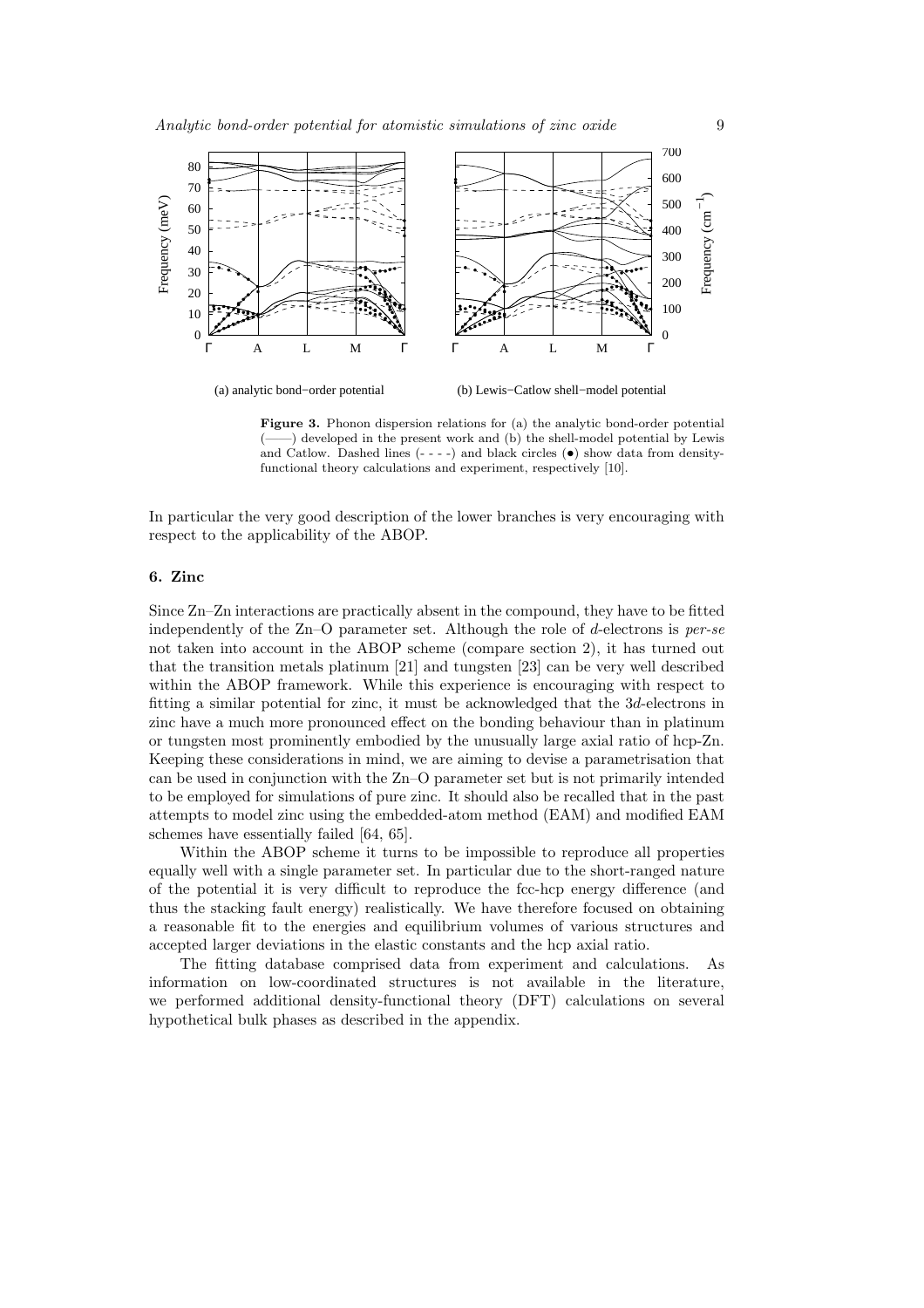|                                                         | Experiment                             | <b>DFT</b> |           | <b>ABOP</b> |  |
|---------------------------------------------------------|----------------------------------------|------------|-----------|-------------|--|
|                                                         |                                        | Literature | This work |             |  |
| hexagonal-close packed $(P6_3/mmc, no. 194, A3)$        |                                        |            |           |             |  |
| $E_c$                                                   | $-1.359$                               |            |           | $-1.359$    |  |
| $V_0$                                                   | $14.90^{a}$                            | 14.53      | 14.90     | 14.88       |  |
| $\boldsymbol{a}$                                        | $2.660^a$                              | 2.607      | 2.581     | 2.764       |  |
| $\overline{c}$                                          | $4.863^a$                              | 4.937      | 4.791     | 4.498       |  |
| c/a                                                     | $1.8282^a$                             | 1.8937     | 1.8563    | 1.627       |  |
| B                                                       | 73                                     | 78         | $(100^b)$ | 73          |  |
| B'                                                      | 4.8                                    |            | 5.4       | 5.6         |  |
|                                                         | face-centred cubic (Fm3m, no. 225, A1) |            |           |             |  |
| $\Delta E$                                              |                                        | 0.033      | 0.032     | 0.005       |  |
| $\boldsymbol{a}$                                        |                                        | 3.85       | 3.90      | 3.91        |  |
| B                                                       |                                        | 95         | 95        | 72          |  |
| B'                                                      |                                        | 4.2        | 5.1       | 5.6         |  |
|                                                         | body-centred cubic (Im3m, no. 229, A2) |            |           |             |  |
| $\Delta E$                                              |                                        | 0.177      | 0.106     | 0.149       |  |
| $\boldsymbol{a}$                                        |                                        | 3.07       | 3.11      | 3.07        |  |
| B                                                       |                                        | 84         | 89        | 67          |  |
| B'                                                      |                                        | 5.1        | 5.2       | 5.5         |  |
| diamond ( $Fd\overline{3}m$ , no. 227, A4)              |                                        |            |           |             |  |
| $\Delta E$                                              |                                        |            | 0.576     | 0.419       |  |
| $\boldsymbol{a}$                                        |                                        |            | 5.72      | 5.86        |  |
| В                                                       |                                        |            | 40        | 25          |  |
| B'                                                      |                                        |            | 5.1       | 5.2         |  |
| simple cubic (Pm $\bar{3}$ m, no. 221, A <sub>h</sub> ) |                                        |            |           |             |  |
| $\Delta E$                                              |                                        |            | 0.270     | 0.281       |  |
| $\boldsymbol{a}$                                        |                                        |            | 2.54      | 2.62        |  |
| В                                                       |                                        |            | 65        | 43          |  |
| B'                                                      |                                        |            | 5.1       | 5.4         |  |

Table 4. Compilation of bulk properties of zinc as calculated using the analytic bond-order potential (ABOP) in comparison with experiment [60, 61, 52, 62] and density-functional theory (DFT, literature data from reference [63]) calculations. Symbols as in table 3 but energies and volumes are given in units per atom.

 $a$  at 0 K as cited in reference [63].

 $\real^b$  energy-volume curve obtained at fixed axial ratio,  $c/a=1.8563.$ 

## 6.1. Dimer properties

The Zn<sup>2</sup> molecule is a van-der-Waals dimer with a very low binding energy on one side and a very large bond length on the other side. Since dispersion interactions are not taken into account in the ABOP scheme (compare equations  $(1)$ , and  $(2)$ ), we made no attempt to fit the dimer properties but instead treated  $D_0$  and  $r_0$  as adjustable parameters. It is noteworthy that the final values of  $D_0 = 0.647 \,\text{eV}$  and  $r_0 = 2.439 \,\text{\AA}$ are comparable in magnitude to the Morse parameters describing the second excited state [66]  $(4p)^{1}\Sigma_{u}^{+}$  (the first excited state is also of the van-der-Waals type). For this state ab initio calculations yield bond energies between 1.00 and 1.13 eV (bond lengths between 2.65 and 2.97 Å), while values of 1.12 and  $1.30 \text{ eV}$  have been derived from experiment (bond length  $3.30 \text{ Å}$ , reference [66] and references therein).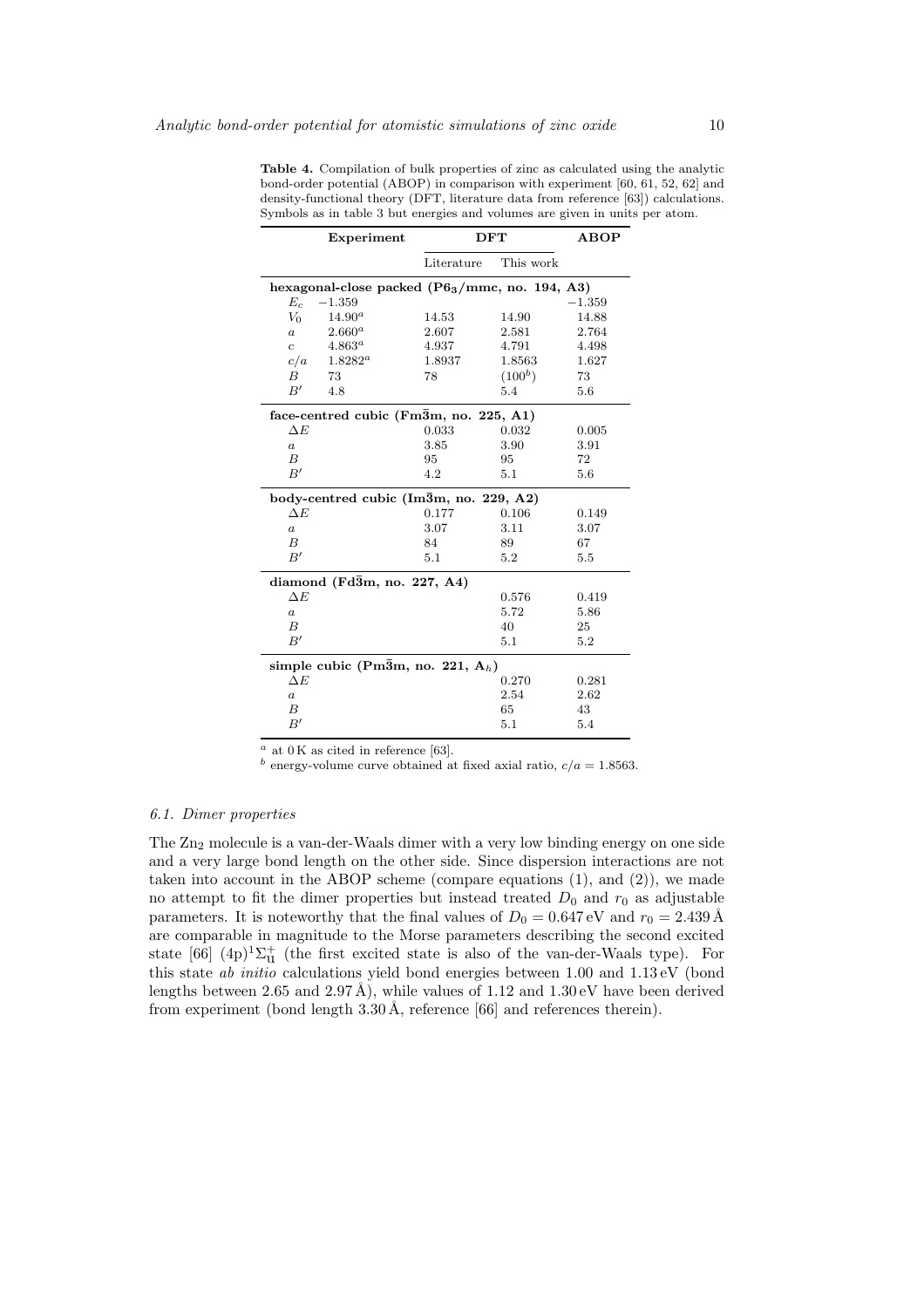

Figure 4. Energy-volume curves for bulk structures of zinc as obtained from the analytic bond-order potential (ABOP) in comparison with reference curves which were obtained by combining data from experiment and density-functional theory (DFT) calculations.

## 6.2. Bulk properties

Table 4 provides an overview of the performance of the ABOP with respect to bulk properties in comparison with experiment and DFT calculations. The potential reproduces the energetics very well; the largest deviation from the DFT calculations occurs for the low coordinated diamond structure. The lattice parameters and bulk moduli are also in good overall agreement with the reference data as illustrated in figure 4.

The vacancy formation enthalpy and volume have been determined as 0.4 eV and  $-0.3 \Omega_0 (\Omega_0;$  atomic volume) which is in reasonable agreement with the experimental values of 0.5 eV and  $-0.6 \Omega_0$  [67]. For the interstitial a formation enthalpy of 2.7 eV and a formation volume of 1.7  $\Omega_0$  have been calculated. Experimentally, a formation volume of  $3.5 \Omega_0$  has been determined but the formation enthalpy is unknown [67].

#### 6.3. Melting behaviour

The melting behaviour of elemental zinc has been investigated by means of molecular dynamics simulations of a solid-liquid interface [68]. The simulation cell contained 768 atoms. The system was equilibrated at zero pressure at temperatures between 0 and 1000 K for at least 0.5 ns. Temperature and pressure were controlled using the Berendsen temperature and pressure controls [69] with coupling constants of 100 and 200 fs, respectively. For temperatures below  $650\,\mathrm{K}$  and above  $685\,\mathrm{K}$  either complete solidification or complete melting was observed while for intermediate temperatures the interface was stable for at least 2 ns. This observation agrees very well with the experimental melting point of 693 K.

## 7. Oxygen

In order to reproduce the  $O_2$  molecule a simple pair potential would be sufficient but then the thermodynamically most stable phase would be a close-packed structure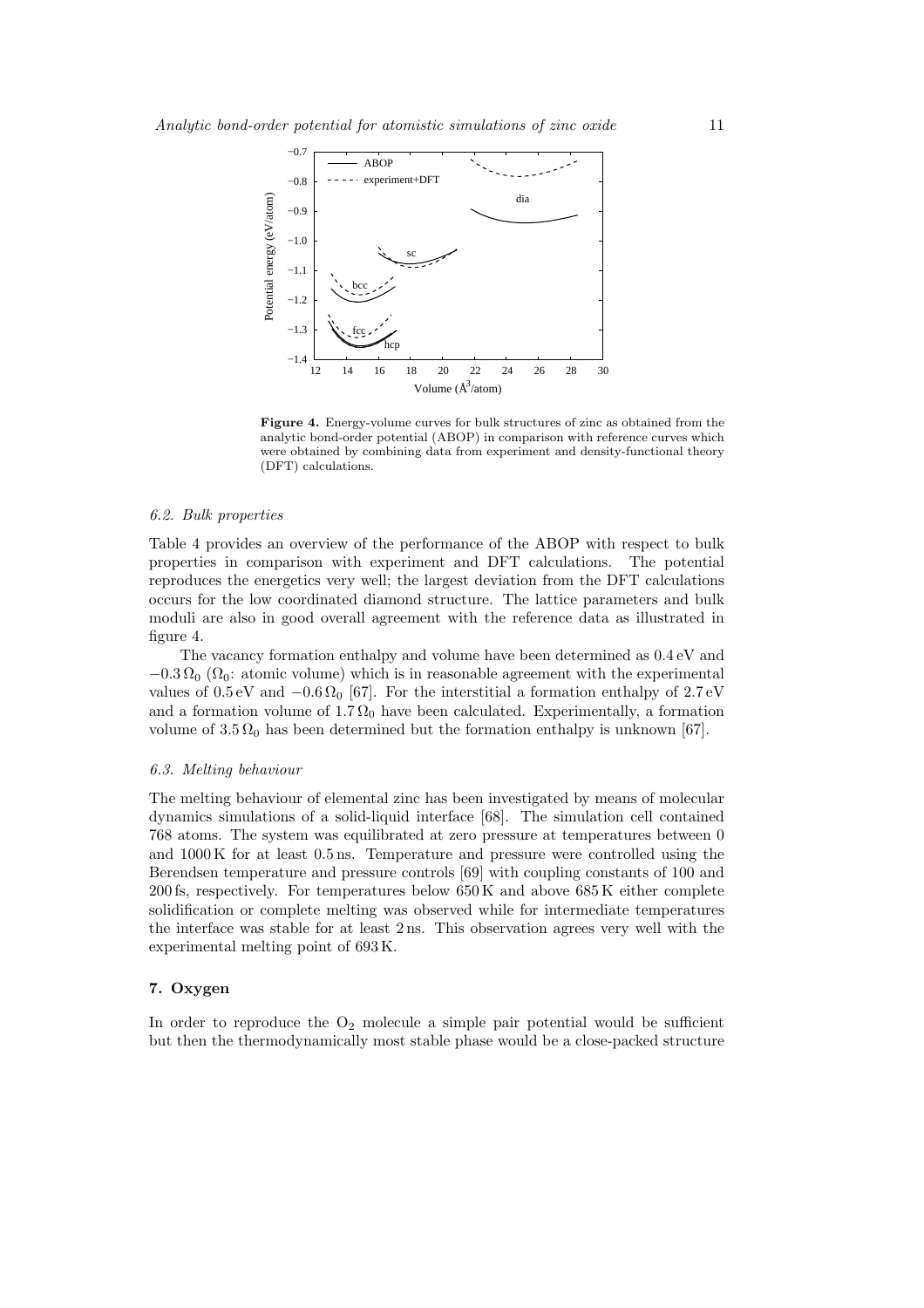

Figure 5. Pauling plot for oxygen. The solid line illustrates the the Pauling relation while the symbols correspond to data from experiment, density-functional theory (DFT) and the analytic bond-order potential (ABOP) calculations. The deviation of the ABOP data points from the Pauling plot for larger bond lengths is due to the penetration of the cutoff range  $(R_c^e = 2.60 \text{ Å}).$ 

(either hexagonal or cubic). In the present work we aim to obtain a more general representation of the bonding behaviour of oxygen.

The fitting database comprised experimental data on the dimer and ozone molecules complemented by data from first-principles calculations (compare appendix). The bond energy, bond length and oscillation frequency of the dimer fix the parameters  $D_0$ ,  $r_0$  and  $\beta$ . The bond angle of the ozone molecule determines h. Thus there are four parameter left to be fitted. The parameter set which gave the best overall agreement with the input data is given in table 1. The properties calculated with the ABOP are compared in table 5 to experiment and quantummechanical calculations. Data sets are given for two different choices of the cutoff parameter  $R_c^e$ . The first value  $(R_c^e = 2.10 \text{ Å})$  reproduces the experimental data for the bond angle as well as the cohesive energy of the ozone molecule but the cohesive energies of the higher coordinated structures are systematically overestimated. The longer cutoff  $(R_c^e = 2.60 \text{ Å})$  yields a superior description of the higher coordinated phases but sacrifices the ozone molecule. The good overall agreement of the oxygenoxygen parameter set with the reference data is further illustrated by the Pauling plot shown for  $R_c^e = 2.60 \text{ Å}$  in figure 5.

## 8. Defect properties, melting, and the role of cutoff parameters

The geometries and the energetics of point defects in zinc oxide result from an intricate interplay of electronic effects leading to rather complicated configurations such as the oxygen dumbbell interstitials [75, 76, 77]. The existence of many different stable charge states furthermore leads to a strong dependence of the formation enthalpies on the Fermi level. Obviously, these complications are impossible to capture in any analytic potential scheme, which owes its efficiency to the neglect of the electronic structure. For modelling of an ensemble of several hundred or thousand atoms, it is, however, usually sufficient to have a reasonable description of the energetics, while defect geometries play a minor role. Therefore, no attempt has been made to reproduce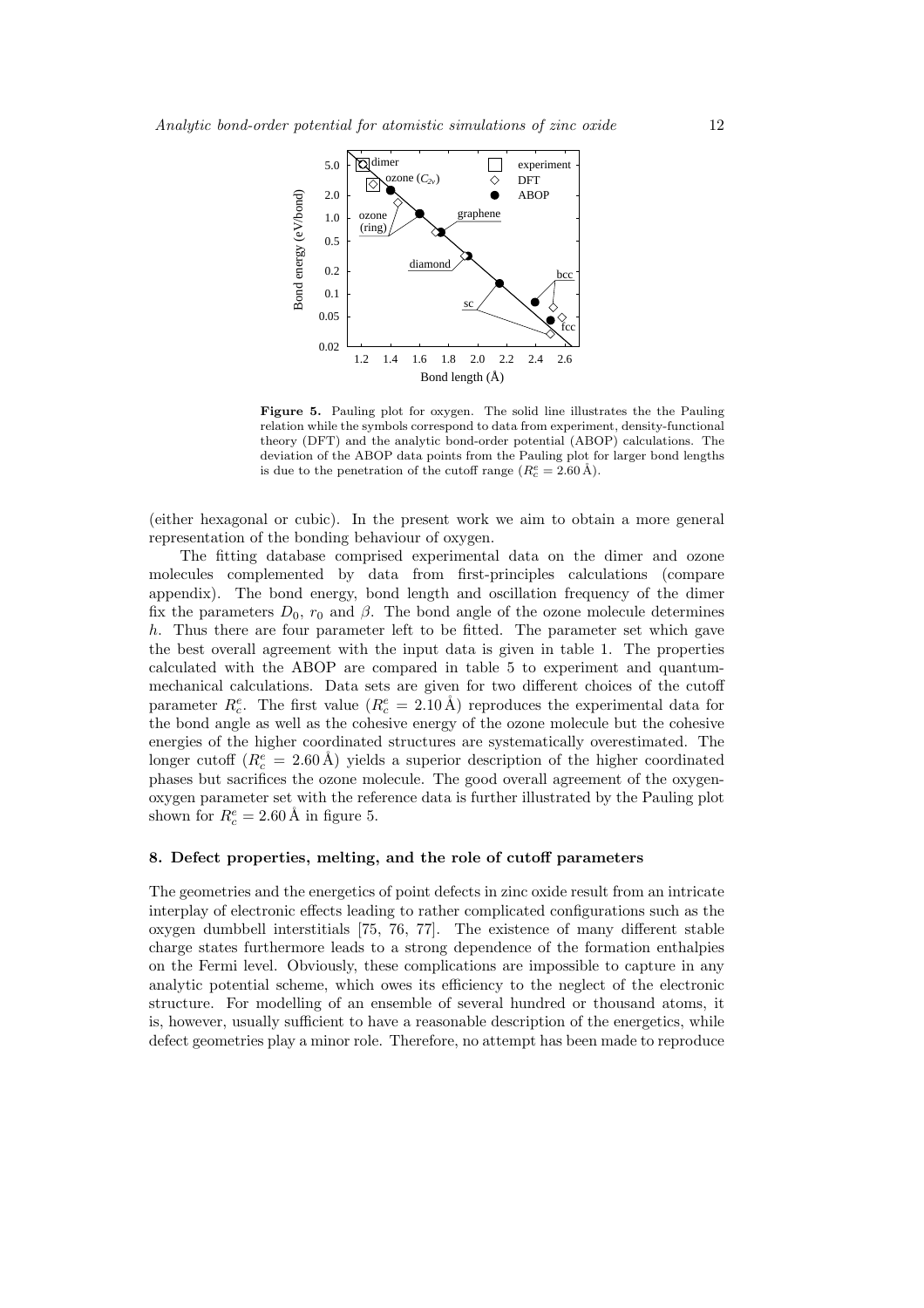Table 5. Cohesive energies and structural parameters of oxygen molecules and bulk phases calculated with the analytic bond-order potential (ABOP) in comparison with experimental data [60] and quantum-mechanical (QM) calculations [70, 71, 72, 73, 74]. E<sub>c</sub>: cohesive energy (eV/atom),  $\Delta E$ : energy difference with respect to oxygen dimer (eV/atom);  $r_b$ : bond length (Å);  $\theta$ : bond angle of ozone molecule (deg);  $a$ : lattice constant (Å).

| Experiment                                        | QM calculations                                         |           | <b>ABOP</b>             |                     |  |  |  |
|---------------------------------------------------|---------------------------------------------------------|-----------|-------------------------|---------------------|--|--|--|
|                                                   | Literature                                              | This work | $R_c^e = 2.1 \text{ Å}$ | $2.6\,\mathrm{\AA}$ |  |  |  |
| Dimer                                             |                                                         |           |                         |                     |  |  |  |
| 1.21<br>r <sub>b</sub>                            | $1.22 - 1.25$                                           | 1.21      | 1.21                    |                     |  |  |  |
| $E_c$<br>$-2.58$                                  | $-2.24 - -3.07 -2.85$                                   |           | $-2.58$                 |                     |  |  |  |
| Ozone, ground-state, $C_{2v}$                     |                                                         |           |                         |                     |  |  |  |
| 1.28<br>$r_b$                                     | $1.27 - 1.39$                                           | 1.28      | 1.35                    | 1.40                |  |  |  |
| θ<br>116.8                                        | 116.0                                                   |           | 116.8                   | 178.7               |  |  |  |
| $\Delta E$<br>0.49                                | $0.48 - 0.67$                                           | 0.47      | 0.50                    | 0.83                |  |  |  |
| Ozone, equilateral triangle (ring)                |                                                         |           |                         |                     |  |  |  |
| $r_b$                                             | 1.45                                                    | 1.45      | 1.60                    |                     |  |  |  |
| $\Delta E$                                        | $0.90 - 1.13$                                           | 0.98      | 1.43                    |                     |  |  |  |
| $O_4$ molecule                                    |                                                         |           |                         |                     |  |  |  |
| $r_{h}$                                           |                                                         | 1.80      | 1.81                    |                     |  |  |  |
| $\Delta E$                                        |                                                         | 2.26      | 1.81                    |                     |  |  |  |
| graphene sheet                                    |                                                         |           |                         |                     |  |  |  |
| $r_b$                                             |                                                         | 1.71      | 1.75                    |                     |  |  |  |
| $\Delta E$                                        |                                                         | 1.60      | 1.60                    |                     |  |  |  |
| diamond ( $Fd\overline{3}m$ , no. 227, A4)        |                                                         |           |                         |                     |  |  |  |
| $\boldsymbol{a}$                                  |                                                         | 4.40      | 4.46                    |                     |  |  |  |
| $\Delta E$                                        |                                                         | 1.95      | 1.95                    |                     |  |  |  |
|                                                   | simple cubic (Pm $\bar{3}$ m, no. 221, A <sub>h</sub> ) |           |                         |                     |  |  |  |
| $\boldsymbol{a}$                                  |                                                         | 2.50      | 2.07                    | 2.15                |  |  |  |
| $\Delta E$                                        |                                                         | 2.49      | 2.08                    | 2.17                |  |  |  |
| body-centred cubic (Im3m, no. 229, A2)            |                                                         |           |                         |                     |  |  |  |
| $\boldsymbol{a}$                                  |                                                         | 2.91      | 2.43                    | 2.76                |  |  |  |
| $\Delta E$                                        |                                                         | 2.32      | 2.12                    | 2.27                |  |  |  |
| face-centred cubic ( $\text{Fm3m}$ , no. 225, A1) |                                                         |           |                         |                     |  |  |  |
| $\it a$                                           |                                                         | 3.65      | 3.03                    | 3.54                |  |  |  |
| $\Delta E$                                        |                                                         | 2.29      | 2.14                    | 2.31                |  |  |  |

the defect structures obtained from quantum mechanical calculations with the analytic bond-order potential.

The bond-order potential scheme used in the present work employs a cutoff function in order to scale the interaction to zero between the first and second nearest neighbour shells. Therefore, the cutoff parameters can be varied within a certain range without affecting the ground state properties considered during fitting (cohesive energies, lattice parameters, elastic constants). On the other hand, the cutoff parameters do affect other properties such as point defect formation enthalpies, melting behaviour, or migration barriers. In the past the cutoff parameters of existing potentials have been occasionally modified in order to optimise them for certain applications, e.g., in the context of point defect properties [78, 45] or in the study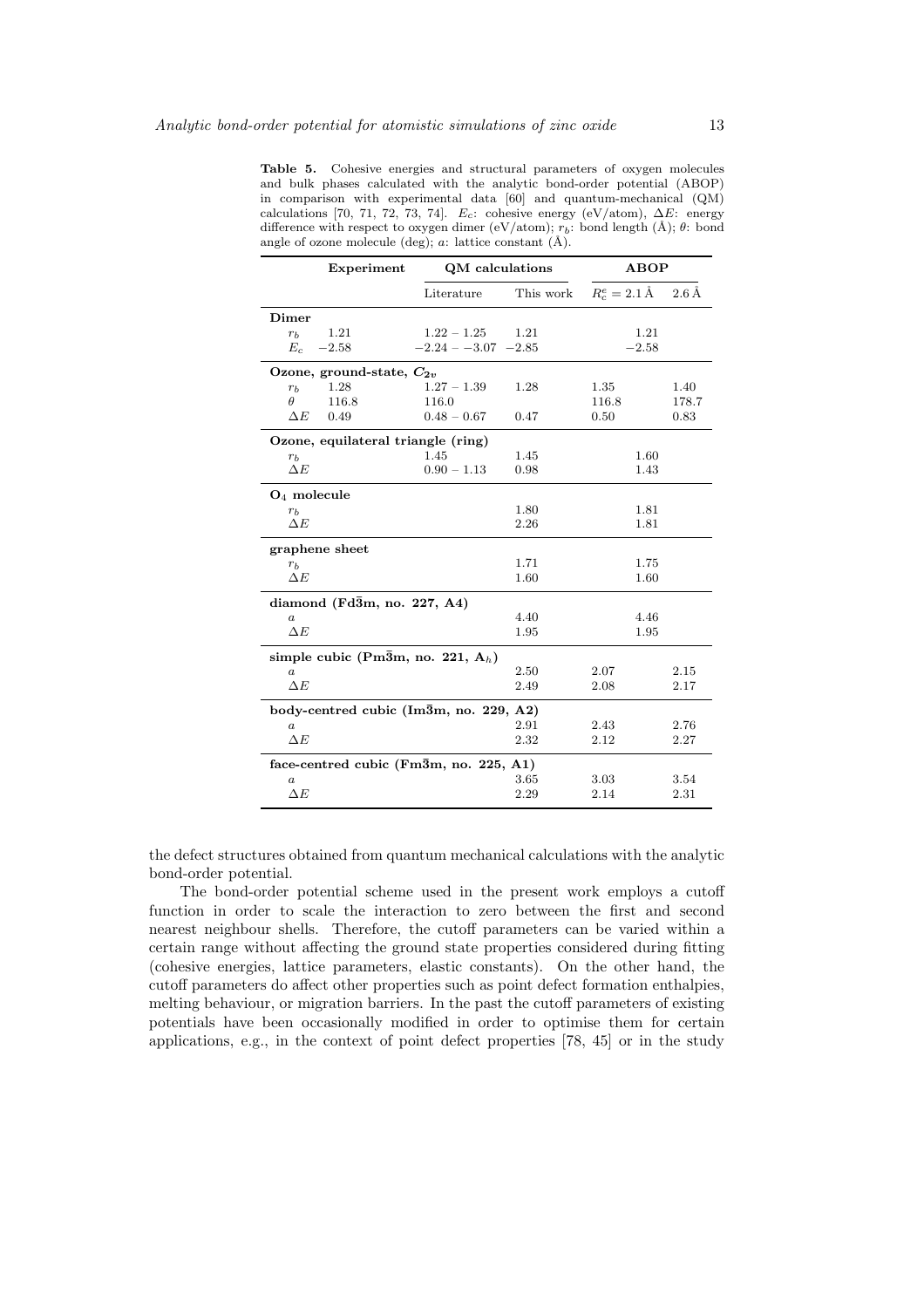of large volumetric deformations [79].

The ABOP developed in the foregoing sections was therefore tested with respect to variations of the cutoff parameters. The impact on point defect formation enthalpies can be rationalised as follows:

- The vacancy formation enthalpies are unaffected by the cutoff distances. The extent of relaxation around the vacant site is obviously insufficient for any of the participating atoms to enter the cutoff region and/or for atoms of the same type to interact.
- The introduction of surplus zinc atoms leads to direct Zn–Zn interactions whence the formation enthalpies of zinc interstitials and antisites are strongly dependent on the zinc cutoff distance. The dependence is typically monotonic but discontinuous. On the other hand their dependence on the oxygen cutoff distance is comparably small but usually continuous. The formation enthalpies of oxygen interstitials and antisites which involve oxygen surplus display the inverse behaviour of their zinc-surplus counterparts.
- The formation enthalpies for oxygen-surplus defects are virtually independent of the Zn–O cutoff distance. On the other hand, the zinc-surplus defects display some variation which can, however, not be easily rationalised as the dependence on  $R_c^{\text{Zn-O}}$  itself is sensitive to the choice of  $R_c^{\text{Zn}-\text{Zn}}$  and  $R_c^{\text{O-O}}$ .

These observations show that the formation enthalpies of zinc and oxygen-surplus point defects (in high-symmetry positions) to some extent can be controlled independently. Vacancies are, however, exempt from this possibility as their formation enthalpies are independent of the cutoff distances. Note that since the ABOP is an atomistic model, it cannot capture the Fermi level dependence of the formation enthalpies of charged defects (see e.g., references [11, 12, 13, 14]).

Zinc oxide does not melt congruently but dissociates into liquid zinc and gaseous oxygen. Therefore, the melting point cannot be obtained from simulations of a liquidsolid interface (as done e.g., in section 6.3 and reference [68]). Simulations of singlecrystalline ZnO cells, however, show qualitatively an increase of thermal stability with increasing Zn–O cutoff distance.

In table 1 a set of cutoff parameters  $(R_c, D_c)$  is given suitable for simulations of compound systems, which has been tested in a variety of simulations and which has also been used for the applications presented below. Before the present potential is used in any simulation, it is nonetheless advisable to consider the effect of the cutoff parameters explicitly with respect to the application in mind.

## 9. Applications

#### 9.1. Irradiation of bulk zinc oxide

The threshold displacement energy measures which kinetic energy given to a lattice atom in a certain direction is required in order to produce at least one stable lattice defect [80, 81]. It is a fundamental quantity in irradiation physics, and the first step towards understanding the extent and kind of damage produced by any kind of energetic particle irradiation of a lattice [82]. The definition of this quantity is, however, not unique since the probability to produce a defect does not always rise steeply from zero to one at a certain energy [81]. For a more profound understanding one needs to analyse the integrated displacement probability function [83], i.e. the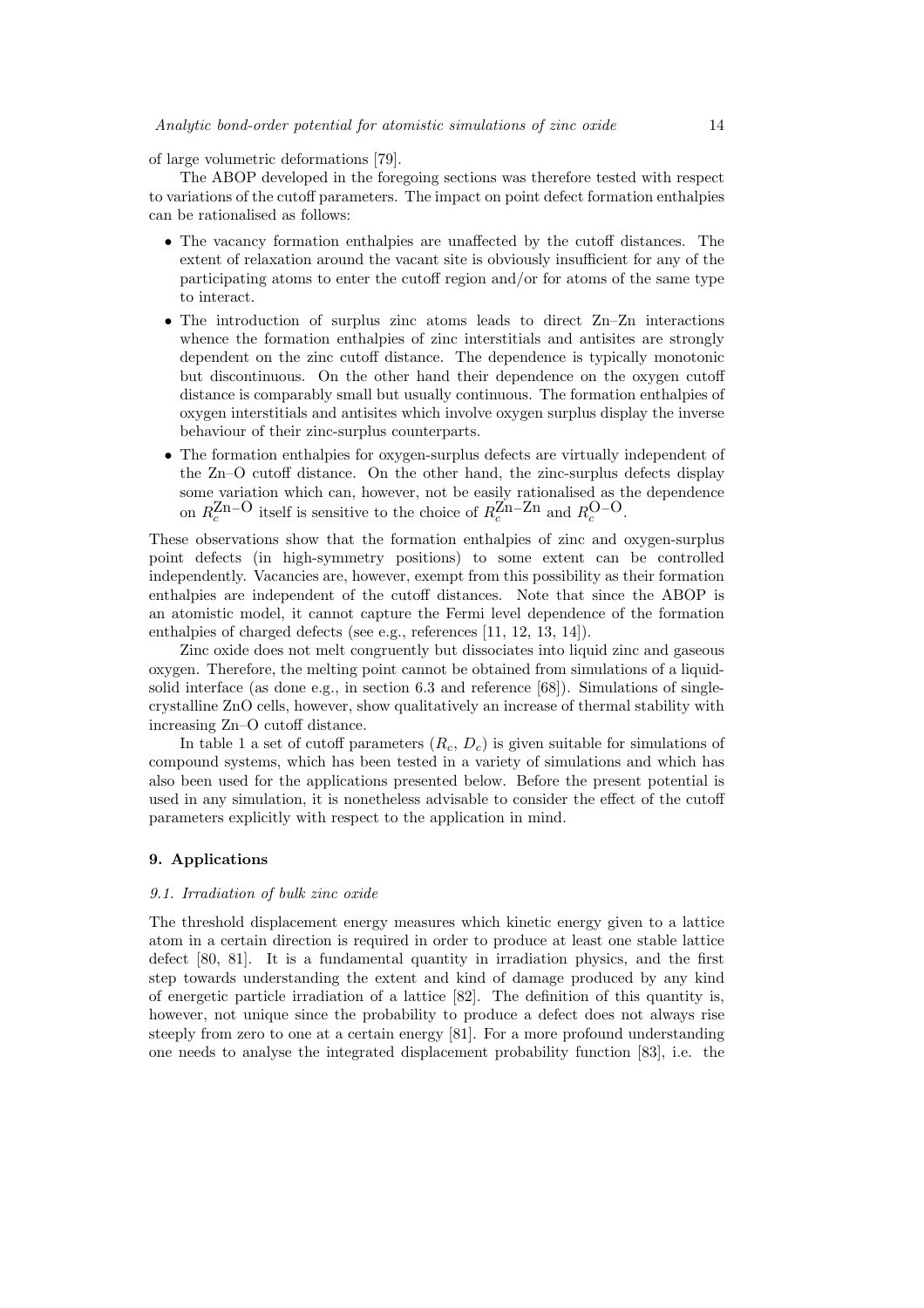

Figure 6. Probability to form a defect during a recoil event in ZnO as a function of energy. Note that the data illustrates specifically the probability to form at least one defect; of course at higher energies in many cases more than one defect is formed.

probability to form a defect at a given energy. In order to determine this function for zinc oxide, molecular dynamics simulations were carried out employing the analytic bond-order potential derived in this work (see also Ref. [84]).

Firstly, a cell with 2280 atoms was equilibrated at 5 K and zero pressure. Then a randomly chosen atom near the centre of the cell was assigned a recoil energy in a randomly chosen lattice directions. The evolution of the system was followed for 6 ps. For each recoil atom and direction the energy was successively raised starting from 4 eV in steps of 4 eV until a defect was found. About one thousand O and Zn (atom type and direction) combinations were simulated. Since some threshold experiments were carried out with electron irradiation on single crystal samples in the c-axis direction, another set of simulations was carried out with recoils directed along the positive ("Zn face") c-axis direction, assuming an electron beam angular spread of 15 degrees about the [0001] direction. Due to the 4 eV step size all threshold values reported below have an uncertainty of  $\pm 2 \text{ eV}$ .

Voronoy polyhedron defect analysis centred on the perfect atom sites was used to determine whether a defect had formed at the end of the simulation [85]. Both Voronoy interstitials and vacancies as well as antisites were counted as defects. In addition, if the final energy of the cell was at least 3.7 eV (the minimum energy to form a Frenkel pair) higher than the initial one, a defect was assumed to have formed as well.

Figure 6 shows the integrated displacement probability function [83], i.e. the probability to form a defect at a given energy considering all (atom and direction) combinations simulated. The figure shows that although the minimum threshold energy is about the same for both Zn and O recoils, the defect production efficiency increases much more slowly for O recoils. The defect production probabilities for Zn recoils along arbitrary directions and for recoils along the c-axis are similar.

Threshold values for Zn recoils of 57 eV at 313 K [86] and 56 eV at 5 K [87] have been determined from electron irradiation experiments. These studies were carried out on ZnO single crystals in the  $c$ -axis direction. More recently using ion irradiation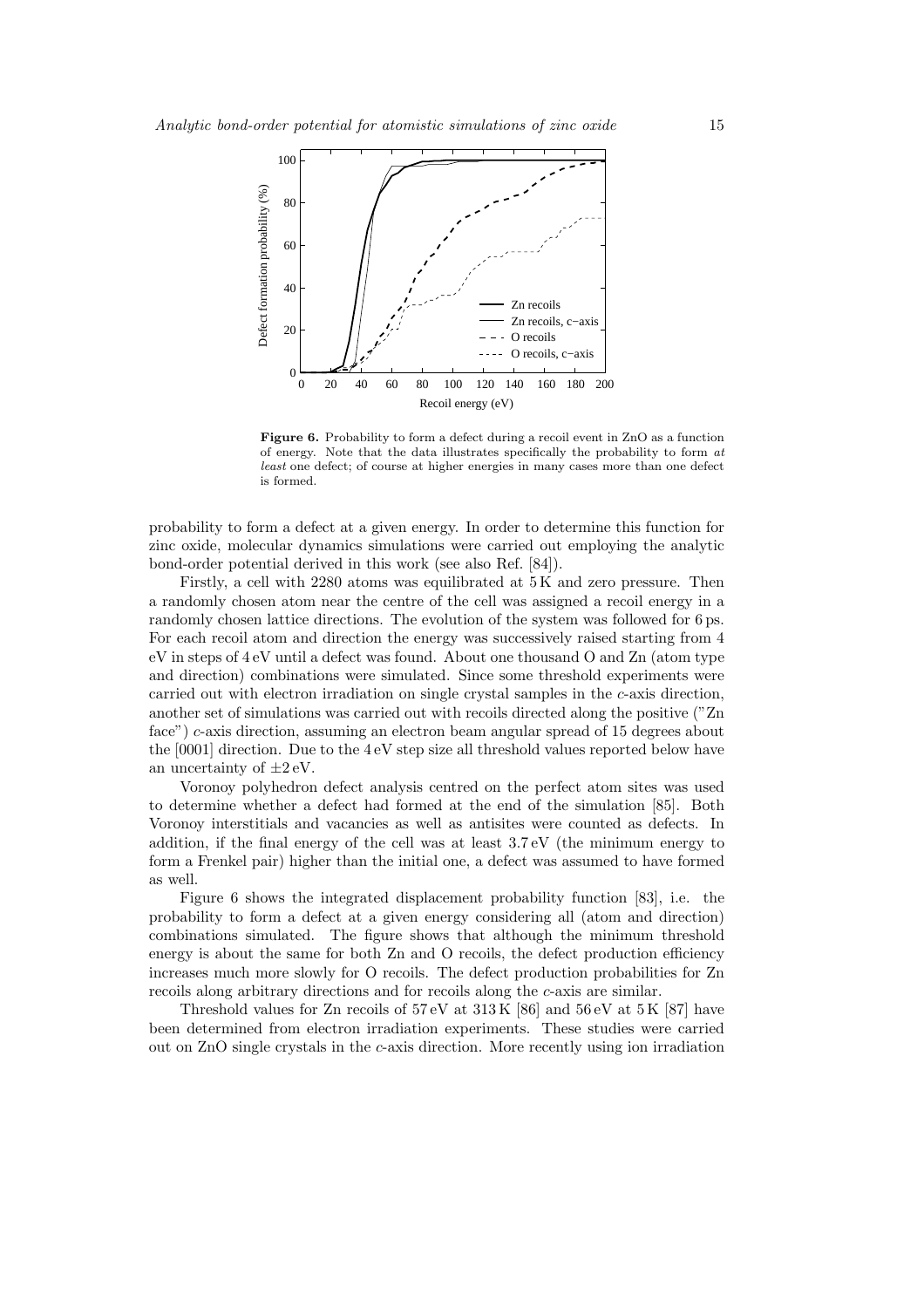an effective upper limit threshold for Zn recoils of 65 eV was determined [88]. In electron irradiation experiments the high energy data is fit to a linear function and the threshold energy is obtained as the intersection with the energy axis. Since at energies clearly above the threshold, the overall damage production is determined by the average threshold displacement energy, the electron irradiation threshold is most appropriately compared to the average threshold energy. Note that in reference [87] the actual defect production data is clearly higher than the linear fit to the lowest data points, which can be regarded as an indication for a small defect production probability even below the average threshold, consistent with the observations in the simulations. The present simulations give an average threshold energy of 42 eV for all directions, and  $45 \text{ eV}$  along the c-axis direction. These values are thus in reasonable agreement with the experimental values of  $< 65 \,\mathrm{eV}$  [88] and  $56-57 \,\mathrm{eV}$  [86, 87], respectively.

For oxygen recoils the experimental data is more difficult to interpret. Optical absorption methods have not detected any defects which can be attributed to the O threshold [87]. (The threshold energy interpretations reported in [89] were later disputed [86]). Electron paramagnetic resonance and electrical measurements have detected an onset of damage at 310 keV electron energy, corresponding to an O recoil energy of 55 eV [86]. It should be noted, however, that the maximum electron irradiation energy in this experiment was only about 680 keV, corresponding to an O recoil energy of 155 eV. This signal may thus be related to the low fractional defect production probabilities observed in the simulations for oxygen recoils in the energy range 20–155 eV.

#### 9.2. Elastic properties of nanorods

In recent years a variety of zinc oxide nanostructures such as rings, belts, rods, wires, and pillars with intriguing properties have been fabricated (see e.g., references [3, 90, 91, 92]). They are currently intensively investigated because of potential applications in nanoscale photonics and sensing devices. For many applications the elastic properties of these structures are crucial, which on the nanometre scale are strongly size dependent. Experimentally, the mechanical properties of individual nanorods or -tubes can be probed by means of atomic force microscopy as demonstrated e.g., for silicon carbide nanorods, carbon nanotubes [93], and molybdenum sulfide nanotube ropes [94]. To the best of our knowledge, the elastic response of individual zinc oxide nanorods has, however, not been experimentally characterised. Previous theoretical studies investigated the response of zinc oxide nanowires under tensile loading [95]. In the present work, we are interested in the behaviour of individual nanorods under shear load resembling the situation in an atomic force microscopy experiment [93, 94]. To this end, we employed conjugated gradients minimisation and analysed the results in terms of linear elastic beam theory.

Prismatic zinc oxide nanorods oriented along [0001] were created with diameters ranging from 3 to 12 nm and heights between 8 and 156 nm. The nanorods were placed on [0001] oriented ZnO substrates with fixed bottom layers. This mimics the effect of a stiff bulk layer underneath. In order to test the impact of the elastic deformation substrate all simulations were also carried out with all substrate atoms fixed. Periodic boundary conditions were imposed in the (0001) plane. First, the atoms in the nanorod were displaced to impose a specified shear strain. Then, the entire system was relaxed using conjugated gradients minimisation with the atoms in the top layer tethered in the  $[2\overline{1}\overline{1}0]$  direction. This procedure was repeated for different shear strains.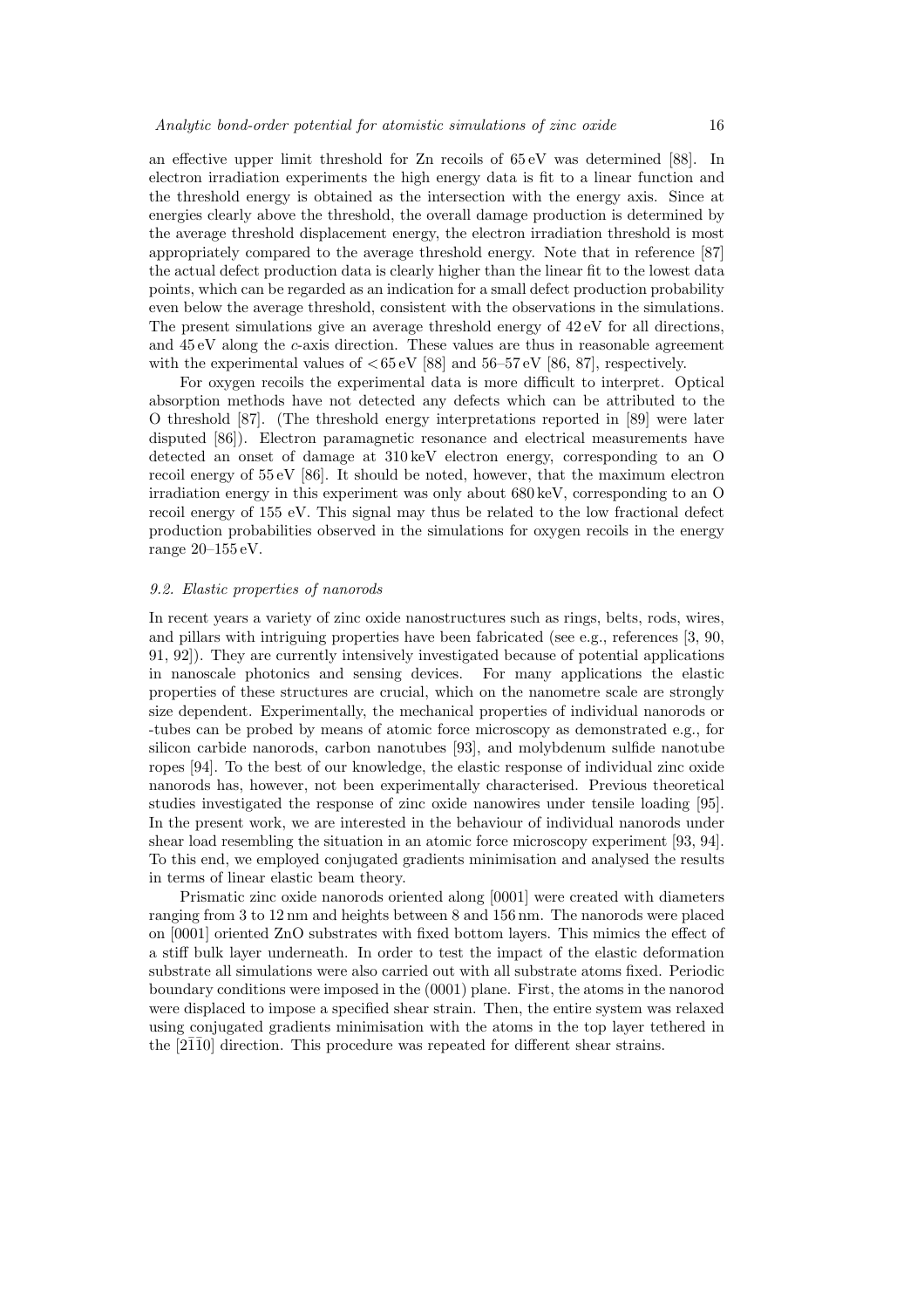

Figure 7. Dependence of the effective shear modulus on the aspect ratio of the nanorods. Open symbols indicate simulations in which all substrate atoms were fixed, while filled symbols correspond to simulations in which only the bottom layer of the substrate was fixed.

The elastic energy stored in a beam subject to a force  $F$  which causes a displacement u is

$$
E_{st} = \frac{1}{2}Fu.
$$

Taking into account both shearing and bending of the beam, and assuming constant stiffnesses  $EI$  and  $GA\kappa$ , one obtains [96]

$$
E_{st} = \frac{1}{2} \bigg( \underbrace{\frac{h^3}{3EI}}_{\text{bending}} + \underbrace{\frac{h}{GAK}}_{\text{shearing}} \bigg)^{-1} u^2
$$

where  $E$  and  $G$  are Young's modulus and the shear modulus,  $I$  is the moment of inertia of the beam,  $d$  and  $h$  are the diameter and the height of the beam, respectively,  $A$  is the cross section, and  $\kappa$  is a geometry factor which takes into account the shape of the cross section. Replacing the displacement by the shear strain  $\gamma = u/h$  and dividing by the volume  $V = Ah$  yields

$$
E_{st}/V = \frac{1}{2}c^*\gamma^2
$$

with the effective elastic modulus

$$
c^* = \left(\frac{1}{G\kappa} + \frac{Ah^2}{3EI}\right)^{-1}
$$

For a hexagonal cross section, the moment of inertia is  $I = 5\sqrt{3}d^4/512$ , the geometry factoris  $\kappa = 0.901$ , and the cross section is  $A = 3\sqrt{3}d^2/8$ . Introducing the aspect ratio  $\beta = h/d$  the effective modulus is given by

$$
c^* = \left(\frac{1}{G\kappa} + \frac{64\beta^2}{5E}\right)^{-1}.
$$
 (7)

For the present geometry the ABOP yields  $E = 178$  GPa and  $G = c_{44} = 43$  GPa.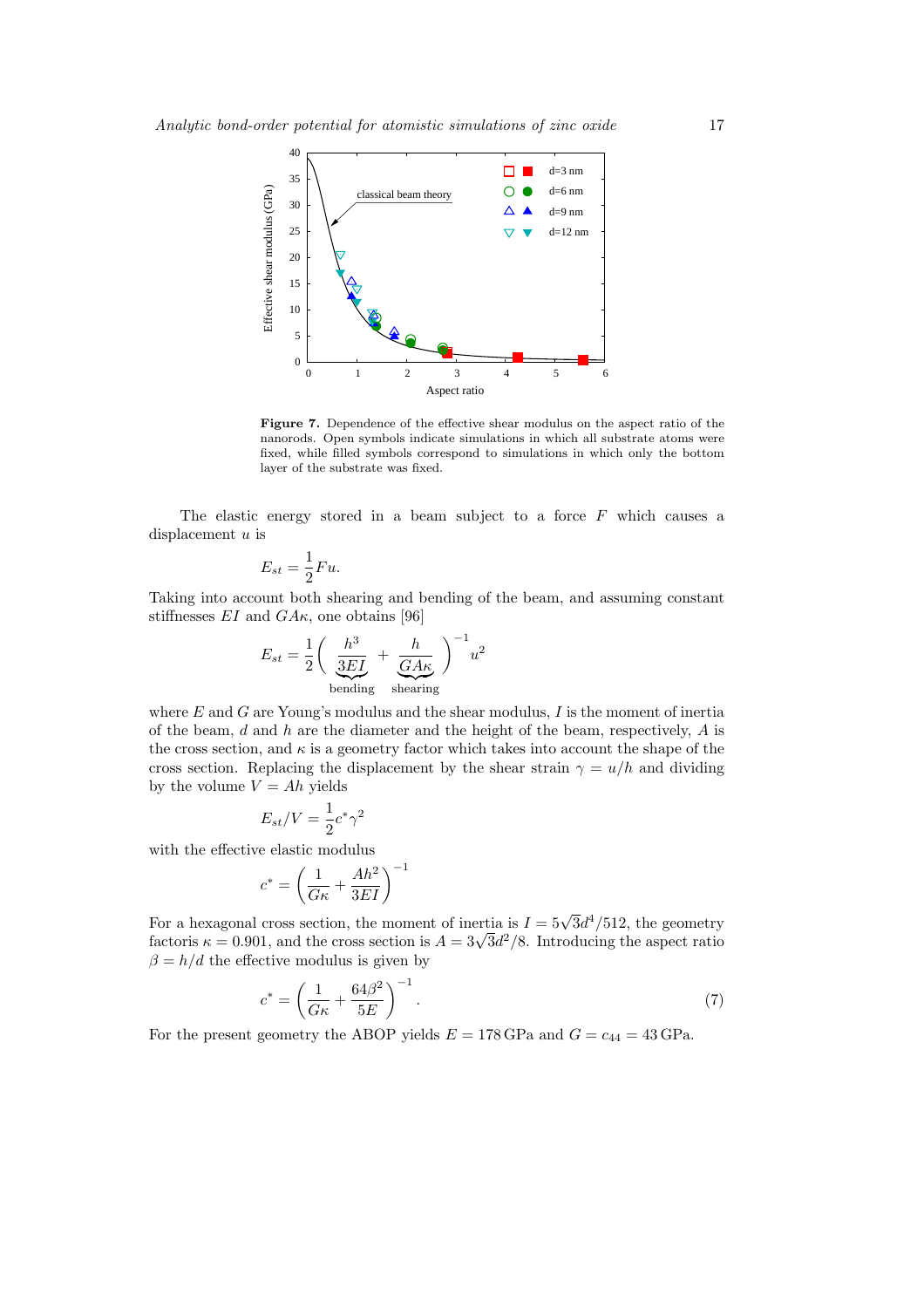As shown in figure 7 the elastic response of nanorods is strongly size dependent. Open symbols indicate the results obtained for a completely rigid substrate while filled symbols correspond to simulations in which only the bottom layer was fixed. Since in the latter case the substrate can be deformed, the effective shear moduli are systematically lower than in the case of a fully rigid substrate.

The solution obtained from classical beam theory given by equation (7) is indicated by the solid line in figure 7. On the present length scales one would assume that surface relaxations and non-linear contributions, which are captured by the ABOP, lead to a pronounced deviation from a continuum description. The agreement between the atomistic simulations and the continuum model is, however, very good even for very small dimensions. Since equation (7) works reliably for the very small nanorods investigated in the present work, it is reasonable to assume that it is also applicable for much larger nanorods.

## 10. Conclusions

We have derived an analytic bond-order potential for zinc oxide which describes ZnO as a predominantly covalently bonded system. Since the interatomic potential developed in this work is short-ranged it is computationally more efficient than ionic potentials which require the evaluation of long-ranged Coulombic interactions. The neglect of charges has some drawbacks in the sense that explicit electrostatic effects which play a role for example at surfaces due to unscreened charges cannot be captured. Otherwise the ABOP provides a very good description of many properties of zinc oxide.

The Zn–O parameterisation is complemented by parameter sets for the elemental phases of zinc and oxygen. The zinc potential yields a good description of the coordination dependence of the bond lengths and cohesive energies. The oxygen potential is capable of describing oxygen molecules as well as several hypothetical bulk phases. Thereby, the present potential is applicable in simulations which require a thermodynamic model for the entire Zn–O system.

The applicability of the potential has been demonstrated in an exemplary cases, namely the determination of threshold displacement energies in ZnO and the study of the elastic response of individual nanorods.

#### Acknowledgments

This project was funded by the Sonderforschungsbereich 595 "Fatigue in functional materials" of the Deutsche Forschungsgemeinschaft. We also acknowledge financial support through a bilateral travel program funded by the German foreign exchange server (DAAD) and the Academy of Finland (project No. 204461).

## Appendix A. Total energy calculations

In order to apply the fitting strategy outlined previously [21, 20], the energy differences and bond lengths of various bulk structures with different coordinations have to be included in the fitting database. For zinc oxide a broad data basis is available but for zinc and oxygen, further input was required.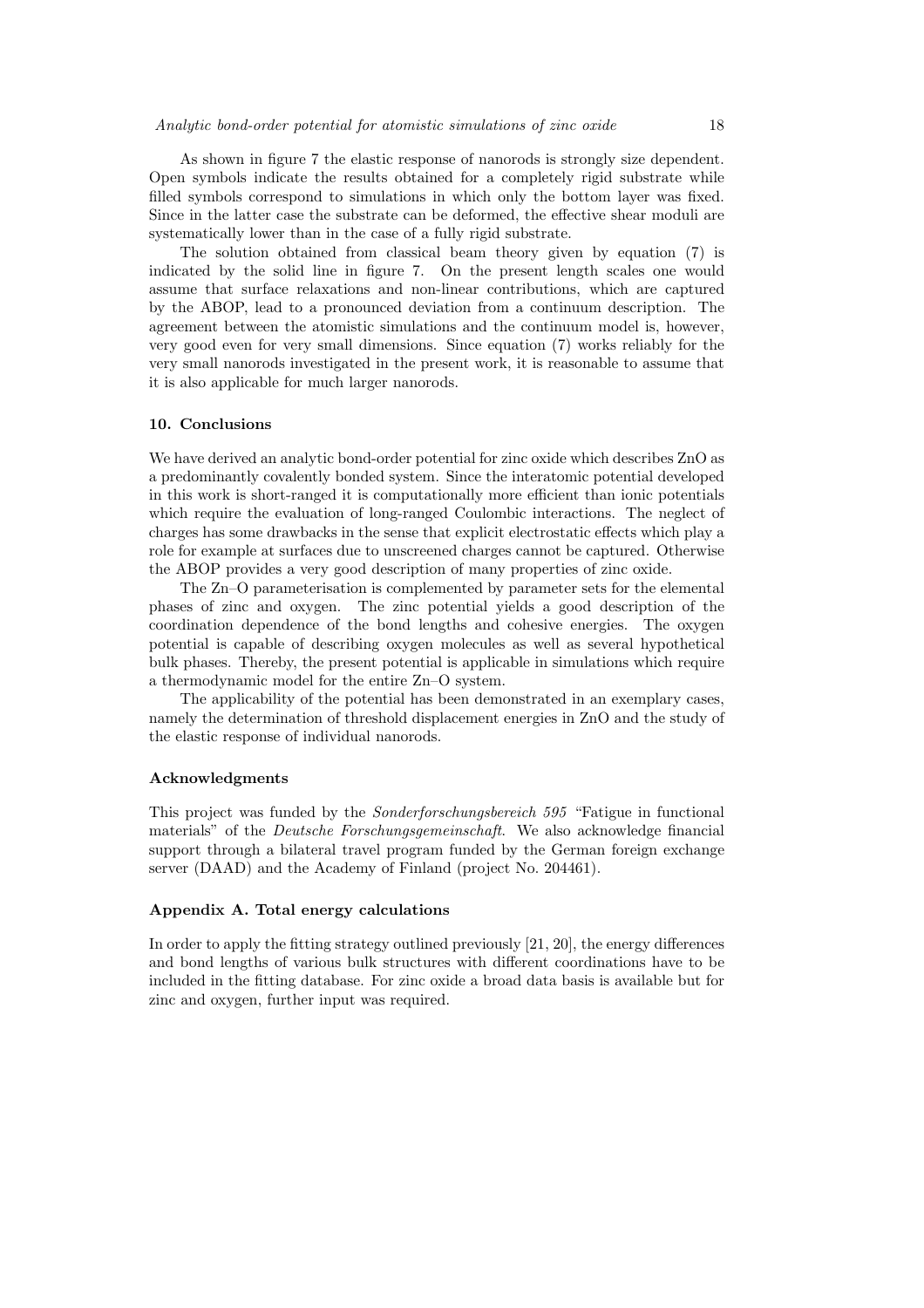## Appendix A.1. Zinc

Singh and Papaconstantopoulos [63] calculated cohesive energies and lattice parameters of the face-centred cubic (fcc), body-centred cubic (bcc) and hexagonalclose packed (hcp) structures based on density-functional theory (DFT) calculations using the linearised-augmented plane-waves (LAPW) method. We complemented these data with plane-wave pseudo-potential (PWPP) calculations on the lower coordinated simple cubic (sc) and diamond (dia) structures. These calculations were carried out within the local-density approximation (LDA) in the Teter-Pade parameterisation [97] using the PWPP code abinit [98, 99]. We employed the normconserving pseudo potentials due to Troullier and Martins (TM) [100] including the 3d-electrons as part of the valence. We used a plane-wave cutoff-energy of 70 Ha. Brillouin zone sampling was performed employing 572 (hcp), 570 (fcc), 240 (bcc), 570 (dia) and 220 (sc) k-points distributed on shifted Monkhorst-Pack meshes. With these parameters a convergence better than 1 meV/atom was achieved. The calculated energy-volume curves shown in figure 4 were fitted to the Birch-Murnaghan equation of state [101]. The results are summarised in table 4. The agreement with experimental data and previous theoretical work is very good. The systematic underestimation of the lattice constants as compared to experiment is a well know deficiency of the LDA. In order to compensate for the systematic overbinding of the LDA.

## Appendix A.2. Oxygen

A wealth of experimental as well as theoretical data is available for the  $O_2$  and  $O_3$ molecules (see e.g., references [60, 70, 71, 72, 73, 74]). Additional calculations were performed on higher coordinated molecules and bulk structures. The castep code [102, 103] was used to perform DFT calculations within the spin polarised generalised gradient approximation (GGSA) based on the Perdew-Wang parameterisation [104] (PW91), and the Gaussian94 code [105] for DFT calculations using the BLYP [106] and B3LYP [107] functionals as well as for Hartree-Fock calculations. Preliminary tests proved the GGSA-PW91 DFT method to be reliable whence it was selected for the further computations.

For the calculations ultrasoft pseudopotentials were used employing a plane wave cutoff energy of 380 eV (norm-conserving pseudopotentials were also considered and gave basically identical results); finite basis set corrections were included to compensate for imperfect Brillouin zone sampling. The number of  $k$ -points was chosen to obtain convergence of the total energy better than  $15 \,\mathrm{meV/atom}$ . Using these parameters the relaxed structures and cohesive energies of several molecules and bulk structures were computed. In the case of the  $O_3$  molecule the ground state as well as the equilateral triangle geometry, which is known to be a local minimum on the potential energy surface (see e.g., reference [74]), were considered. For the  $O_4$ molecule the tetrahedron geometry was considered. The higher-coordinated structures comprised graphene as well as diamond, sc, bcc, and fcc. The data is shown in table 5. Where comparison is possible the DFT data computed in the present work is in very good agreement with experiment and previous quantum mechanical calculations.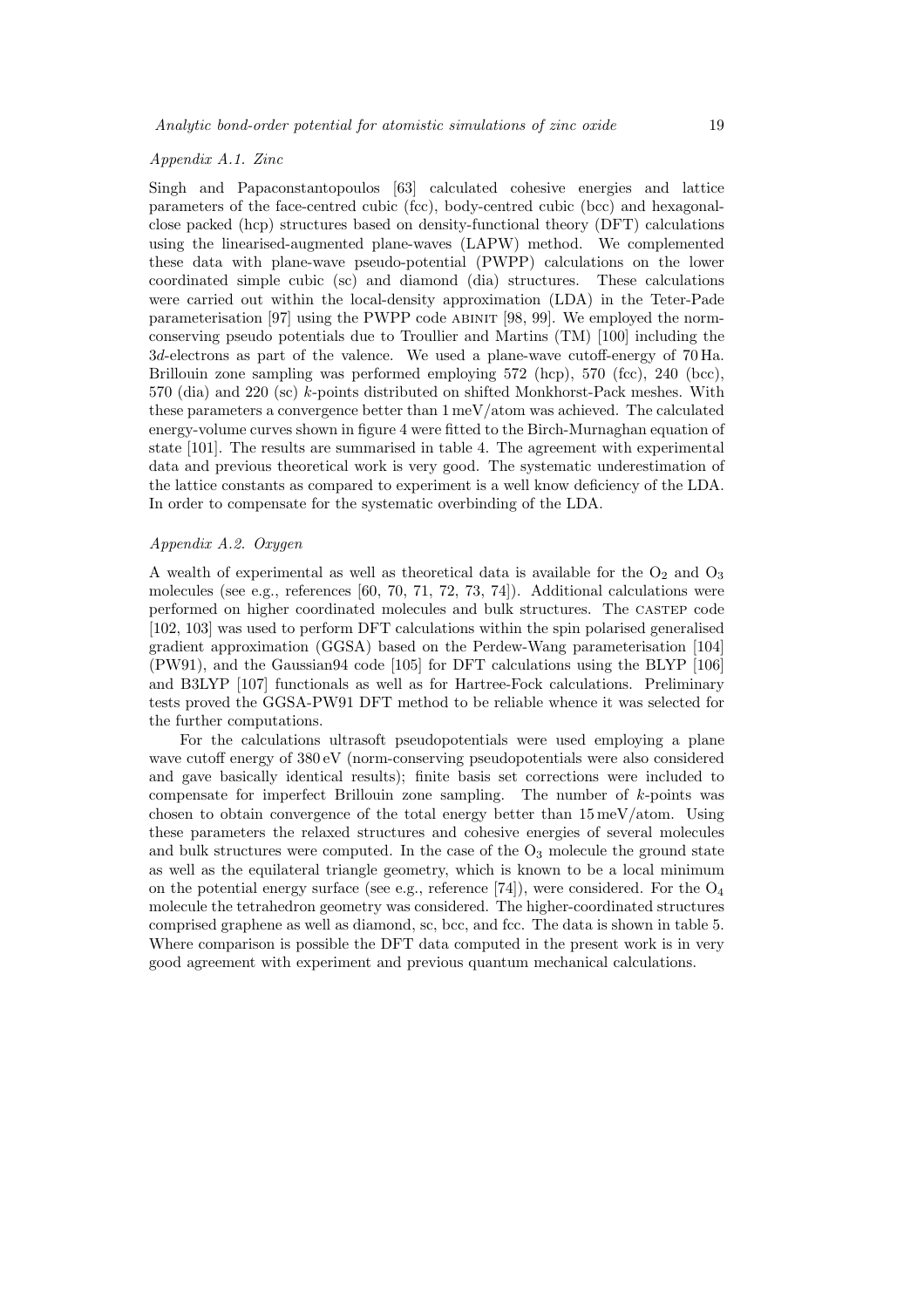## References

- [1] Look D C, Claflin B, Alivov Y I and Park S J 2004 Phys. Status Solidi A 201 2203
- [2] Özgür U, Alivov Y I, Liu C, Teke A, Reshchikov M, Doğan S, Avrutin V, Cho S J and Morkoç H 2005 J. Appl. Phys. 98 041301
- Pan Z W, Dai Z R and Wang Z L 2001 Science 291 1947
- [4] Huang M H, Mao S, Feick H, Yan H, Wu Y, Kind H, Weber E, Russo R and Yang P 2001 Science 292 1897
- Jaffe J E, Harrison N M and Hess A C 1994 Phys. Rev. B 49 11153
- [6] Kresse G, Dulub O and Diebold U 2003 Phys. Rev. B 68 245409
- [7] Jaffe J E and Hess A C 1993 Phys. Rev. B 48 7903
- [8] Jaffe J E, Snyder J A, Lin Z and Hess A C 2000 Phys. Rev. B 62 1660
- [9] Ahuja R, Fast L, Eriksson O, Wills J M and Johansson B 1998 J. Appl. Phys. 83 8065
- [10] Serrano J, Romero A H, Manjón F J, Lauck R, Cardona M and Rubio A 2004 Phys. Rev. B 69 094306
- [11] Kohan A F, Ceder G, Morgan D and Van de Walle C G 2000 Phys. Rev. B 61 15019
- [12] Zhang S B, Wei S H and Zunger A 2001 Phys. Rev. B 63 075205
- [13] Oba F, Nishitani S R, Isotani S, Adachi H and Tanaka I 2001 J. Appl. Phys. 90 824
- [14] Erhart P, Albe K and Klein A 2006 Phys. Rev. B 73 205203
- [15] Erhart P and Albe K 2006 Phys. Rev. B 73 115207
- [16] Erhart P and Albe K 2006 Appl. Phys. Lett. 88 201918
- [17] Daw M S, Foiles S M and Baskes M I 1993 Mater. Sci. Rep. 9 251
- $[18]$  Albe K and Möller W 1998 Comp. Mater. Sci. 111 111
- [19] Brenner D W 2000 Phys. Stat. Sol. B 217 23
- [20] Albe K, Nordlund K, Nord J and Kuronen A 2002 Phys. Rev. B  $66035205$
- [21] Albe K A, Nordlund K and Averback R S 2002 Phys. Rev. B  $65 195124$
- [22] Nord J, Albe K, Erhart P and Nordlund K 2003 J. Phys.: Condens. Matter 15 5649
- [23] Juslin N, Erhart P, Träskelin P, Nord J, Henriksson K, Salonen E, Nordlund K and Albe K 2005 J. Appl. Phys. 98 123520
- [24] Catlow C R A 1977 Proc. Roy. Soc. A 353 533
- [25] Lewis G V and Catlow C R A 1985 J. Phys. C: Solid State Phys.  $18$  1149
- [26] Binks D J and Grimes R W 1993 J. Am. Ceram. Soc. 76 2370
- [27] Dick Jr B G and Overhauser A W 1958 Phys. Rev. 112 90
- [28] Stillinger F H and Weber T A 1985 Phys. Rev. B  $31$  5262
- [29] Shimojo F, Ebbsjö I, Kalia R K, Nakano A, Rino J P and Vashishta P 2000 Phys. Rev. Lett. 84 3338
- [30] Chatterjee A, Kalia R, Nakano A, Omeltchenko A, Tsuruta K, Vashishta P, Loong C K, Winterer M and Klein S 2000 Appl. Phys. Lett. 77 1132
- [31] Rino J P, Chatterjee A, Ebbsjö I, Kalia R K, Nakano A, Ebbsjö F and Vashishta P 2002 Phys. Rev. B 65 195206
- [32] Kubo M, Oumi Y, Takaba H, Chatterjee A, Miyamoto A, Kawasaki M, Yoshimoto M and Koinuma H 2000 Phys. Rev. B 61 16187
- [33] Streitz F H and Mintmire J W 1994 Phys. Rev. B 50 11996
- [34] Ogata S, Iyetomi H, Tsuruta K, Shimojo F, Kalia R K, Nakano A and Vashishta P 1999 J. Appl. Phys. 86 3036
- [35] van Duin A C T, Dasgupta S, Lorant F and Goddard III W A 2001 J. Phys. Chem. A 105 9396
- [36] Zhang Q, Çagin T, van Duin A, Goddard III W A, Qi Y and Hector Jr L G 2004 Phys. Rev. B 69 045423
- [37] Abell G C 1985 Phys. Rev. B 31 6184
- [38] Tersoff J 1988 Phys. Rev. B 37 6991
- [39] Brenner D W 1990 Phys. Rev. B 42 9458
- [40] Brenner D W 1989 Phys. Rev. Lett. 63 1022
- [41] Horsfield A P, Bratkovsky A M, Fearn M, Pettifor D G and Aoki M 1996 Phys. Rev. B 53 12694
- [42] Pettifor D and Oleinik I 1999 Phys. Rev. B 59 8487
- [43] Pettifor D G, Finnis M W, Nguyen-Manh D, Murdick D A, Zhou X W and Wadley H N G 2004 Mater. Sci. Eng. A 365 2
- [44] Oleinik I and Pettifor D 1999 *Phys. Rev. B* **59** 8500 [45] Erhart P and Albe K 2005 *Phys. Rev. B* **71** 035211
- Erhart P and Albe K 2005 Phys. Rev. B  $71$  035211
- [46] Martin R M 1972 Phys. Rev. B 6 4546 ibid. 20, 818 (1979), erratum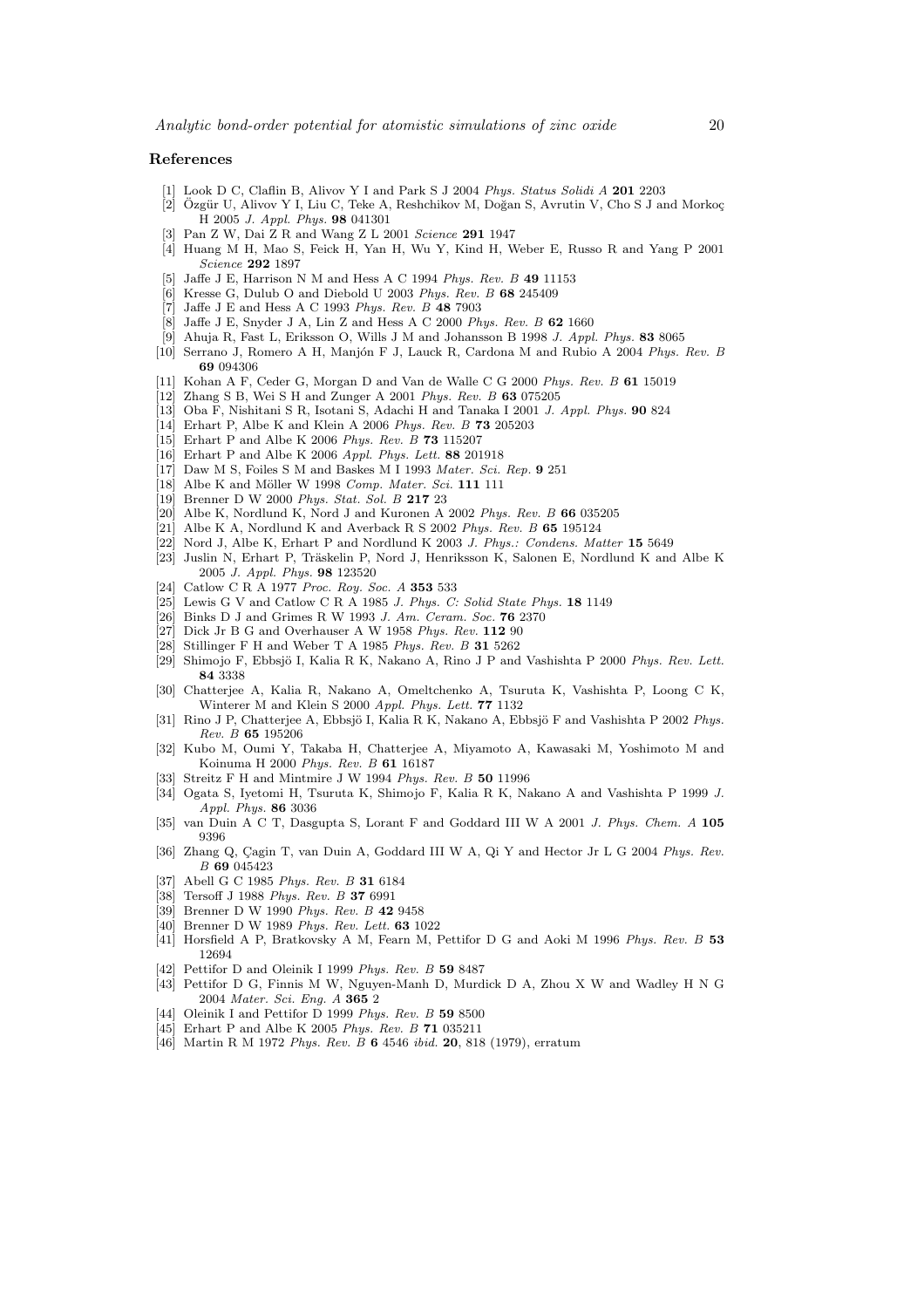- [47] Fancher C A, de Clercq H L, Thomas O C, Robinson D W and Bowen K H 1998 J. Chem. Phys. 109 8426
- [48] Boldyrev A I and Simons J 1997 Mol. Phys. **92** 365
- [49] Bauschlicher Jr C W and Partridge H 1998 J. Chem. Phys. 109 8430
- [50] Albertsson J, Abrahams S C and Kvick A 1989 Acta Cryst. B 45 34
- [51] Kisi E H and Elcombe M M 1989 Acta Cryst. C  $45$  1867
- [52] Every A and McCurdy A 1992 Landolt-Börnstein: numerical data and functional relationships in science and technology, New Series vol III/29A (Heidelberg: Springer)
- [53] Bateman T B 1962 J. Appl. Phys. 33 3309
- [54] Kobiakov I B 1980 Solid State Comm. 35 305
- [55] Desgreniers S 1998 Phys. Rev. B 58 14102
- [56] Recio J M, Pandey R and Luaña V 1993 Phys. Rev. B 47 3401
- [57] Karzel H, Potzel W, K¨offerlein M, Schiessl W, Steiner M, Hiller U, G M Kalvius, D W Mitchell, T P Das, P Blaha, K Schwarz and M P Pasternak 1996 Phys. Rev. B 53 11425
- [58] Kleinman L 1962 Phys. Rev. 128 2614
- [59] Gale J D and Rohl A L 2003 Mol. Simul. 29 291
- [60] Lide D R, ed 2004 Handbook of Chemistry and Physics 85th ed (Boca Raton: CRC Press)
- [61] Eisenmann B and Schäfer H 1988 Landolt-Börnstein: numerical data and functional relationships in science and technology, New Series vol III/14 A (Heidelberg: Springer)
- [62] Ledbetter H M 1977 J. Phys. Chem. Ref. Data 6 1181
- [63] Singh D and Papaconstantopoulos D A 1990 Phys. Rev. B 41 8885
- [64] Cleri F and Rosato V 1993 Phys. Rev. B 48 22
- [65] Baskes M I and Johnson R A 1994 Modelling Simul. Mater. Sci. Eng. 2 147
- [66] Czajkowski M A, Bobkowski R and Krause L 1990 Phys. Rev. A 41 277
- [67] Ehrhart P, Jung P, Schultz H and Ullmaier H 1991 Landolt-Börnstein: Numerical Data and Functional Relationships in Science and Technology, New Series vol III/25 (Heidelberg: Springer)
- [68] Ercolessi F, Tomagnini O, Iarlori S and Tosatti E 1993 in V T Binh, ed, Nanosources and Manipulation of Atoms Under High Fields and Temperatures: Applications (Dordrecht: Kluwer) pp 185–205
- [69] Berendsen H J C, Postma J P M, Gunsteren W F, Nola A D and Haak J R 1984 J. Chem. Phys. 81 3684
- [70] Hay P J and Dunning Jr T H 1977 J. Chem. Phys. 67 2290
- [71] Curtiss L A, Raghavachari K, Trucks G W and Pople J A 1991 J. Chem. Phys. 94 7221
- $[72]$  Seminario J M 1994 Int. J. Quant. Chem.  $52\,655$  suppl. 28
- [73] Politzer P and Lane P 2000 Int. J. Quant. Chem. 77 336
- $[74]$  Jalbout A F 2002 J. Mol. Struct.: THEOCHEM 617 5
- [75] Lee E C, Kim Y S, Jin Y G and Chang K J 2001 Phys. Rev. B 64 085120
- [76] Janotti A and Van de Walle C G 2006 J. Cryst. Growth 287 58
- [77] Erhart P, Klein A and Albe K 2005 Phys. Rev. B 72 085213
- [78] Jäger H U and Albe K 2000 J. Appl. Phys. 88 1129
- [79] Tang M and Yip S 1995 Phys. Rev. B 52 15150
- [80] Averback R S and Diaz de la Rubia T 1998 Solid State Physics 51 281
- [81] Nordlund K, Wallenius J and Malerba L 2006 Molecular dynamics simulations of threshold displacement energies in Fe accepted for publication in Nucl. Instr. Meth. B
- [82] R Smith (ed) 1997 Atomic & ion collisions in solids and at surfaces: theory, simulation and applications (Cambridge, UK: Cambridge University Prss)
- [83] Erginsoy C, Vineyard G H and Englert A 1964 Phys. Rev. 133 595
- [84] Look D C, Farlow G C, Reunchan P, Limpijumnong S, Zhang S B and Nordlund K 2005 Phys. Rev. Lett. 95 225502
- [85] Nordlund K, Ghaly M, Averback R S, Caturla M, Diaz de la Rubia T and Tarus J 1998 Phys. Rev. B 57 7556
- [86] Meese J M and Locker D R 1972 Solid State Comm. 11 1547
- [87] Pazionis G and Schulz H J 1986 Mater. Sci. Forum 10-12 839
- [88] Lorenz K, Alves E, Wendler E, Bilani O, Wesch W and Hayes M 2005 Appl. Phys. Lett. 87 191904
- [89] Vehse W E, Sibley W A, Keller F J and Chen Y 1968 Phys. Rev. 167 828
- [90] Park W I, Kim D H, Jung S W and Yi G C 2002 Appl. Phys. Lett. 80 4232
- [91] Law M, Goldberger J and Yang P 2004 Annu. Rev. Mater. Sci. 34 83
- [92] Fan H J, Lee W, Hauschild R, Alexe M, Le Rhun G, Scholz R, Dadgar A, Nielsch K, Kalt H, Krost A, Zacharias M and Gosele U 2006 Small 2 561